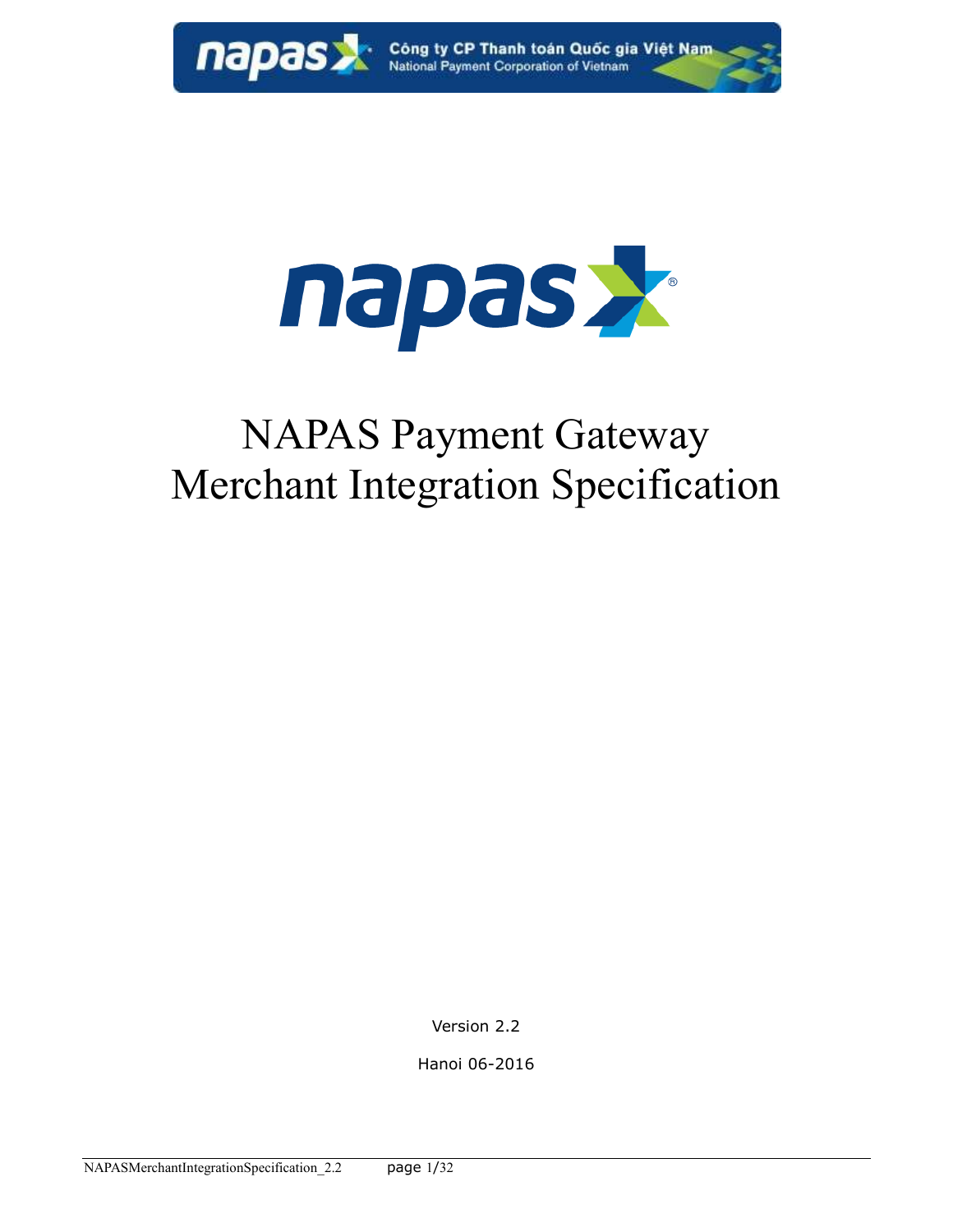

## **Index**

| Τ.    |     |                                                        |  |
|-------|-----|--------------------------------------------------------|--|
|       | i.  |                                                        |  |
|       | ii. |                                                        |  |
|       |     |                                                        |  |
|       |     |                                                        |  |
|       | i.  |                                                        |  |
|       | ii. |                                                        |  |
|       |     |                                                        |  |
| III.  |     |                                                        |  |
|       | i.  |                                                        |  |
|       |     |                                                        |  |
|       | i.  |                                                        |  |
|       | ii. |                                                        |  |
|       |     |                                                        |  |
|       |     |                                                        |  |
|       |     |                                                        |  |
|       | i.  |                                                        |  |
|       | ii. |                                                        |  |
|       |     |                                                        |  |
|       |     |                                                        |  |
|       |     |                                                        |  |
|       | i.  |                                                        |  |
|       | ii. |                                                        |  |
|       |     |                                                        |  |
|       |     |                                                        |  |
|       | V.  |                                                        |  |
| VII.  |     |                                                        |  |
| VIII. |     |                                                        |  |
|       |     |                                                        |  |
|       |     | X. Bypass Card Selection Page on the Payment Server 29 |  |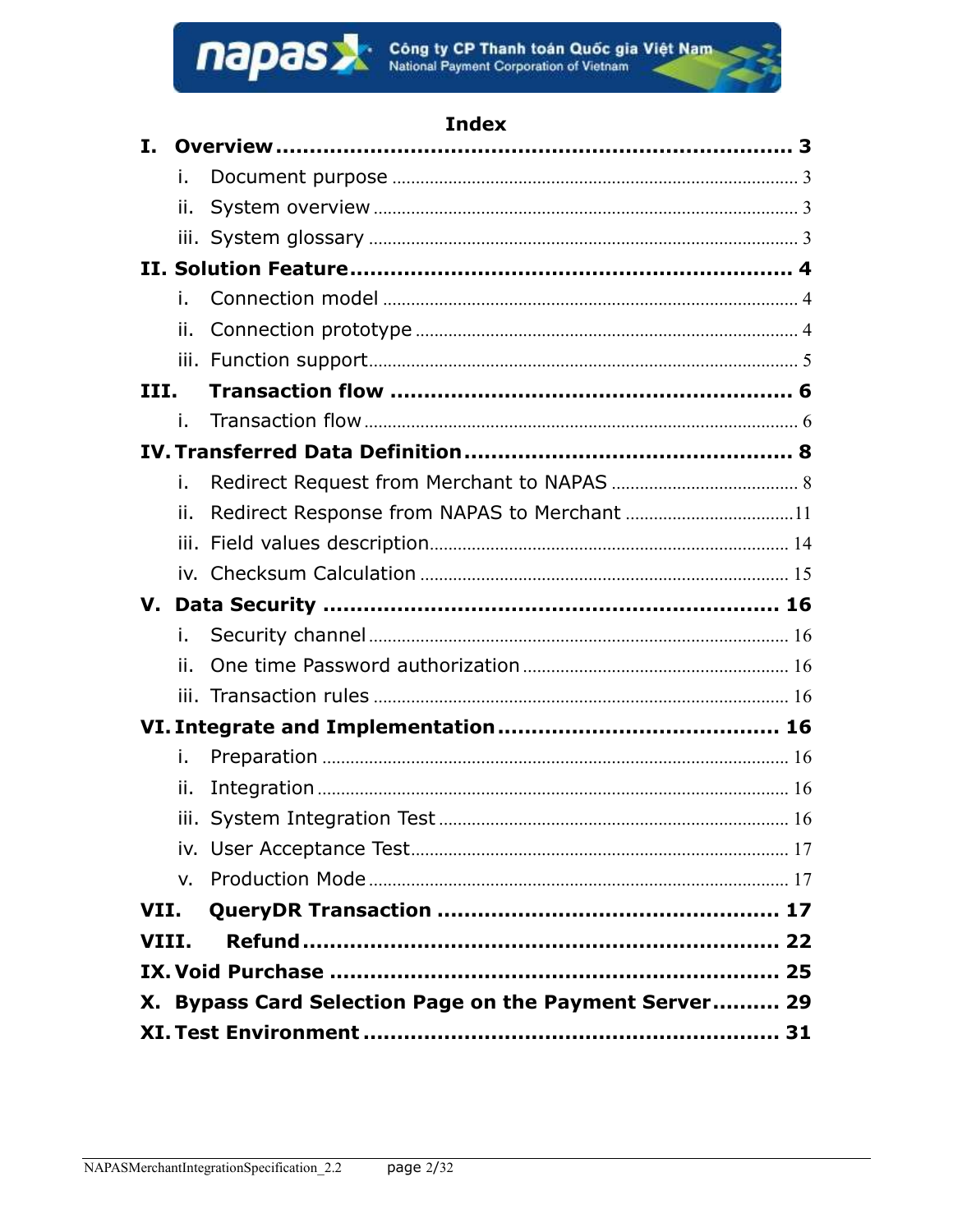## <span id="page-2-1"></span><span id="page-2-0"></span>**I. Overview**

#### **i. Document purpose**

This document describe how to integrate new Internet merchant website to NAPAS payment gateway and transaction processing flow which provided by NAPAS gateway.

Based on this, merchant can do cost analysis, what type of transaction supported.

#### <span id="page-2-2"></span>**ii. System overview**

NAPAS gateway (NAPAS Payment Gateway) solution is a multi-function gateway for card products. System is designed for requirement from customer that they want to do online payment with International Card/ATM domestic debit cards through internet. NAPAS Payment Gateway will help to perform almost payment process when customer doing transaction like receive payment order, card information authorization, routing transaction, view and report transaction.

NAPAS Payment Gateway designed and followed all international financial standards; provide monitor function to control transaction and user in system.

| Glossary                     | <b>Description</b>                                                                                                                                  |
|------------------------------|-----------------------------------------------------------------------------------------------------------------------------------------------------|
| <b>NAPAS Payment Gateway</b> | Payment Gateway solution provided by<br><b>NAPAS</b>                                                                                                |
| Merchant shopping cart       | Web site where customer can access to<br>select, order product or service before<br>going to do payment.                                            |
| Bank system                  | System which manage customer debit<br>card account and support processing<br>fund transfer amount from customer card<br>account to merchant account |
| SSL                          | Secure Socket layer, encryption protocol<br>for web connection                                                                                      |
| OTP                          | One time password generated by bank<br>system and sent to customer mobile<br>under SMS, customer will open SMS and<br>get OTP code                  |
| VCB                          | Joint Stock Foreign Trade Bank of<br>Vietnam                                                                                                        |

### <span id="page-2-3"></span>**iii. System glossary**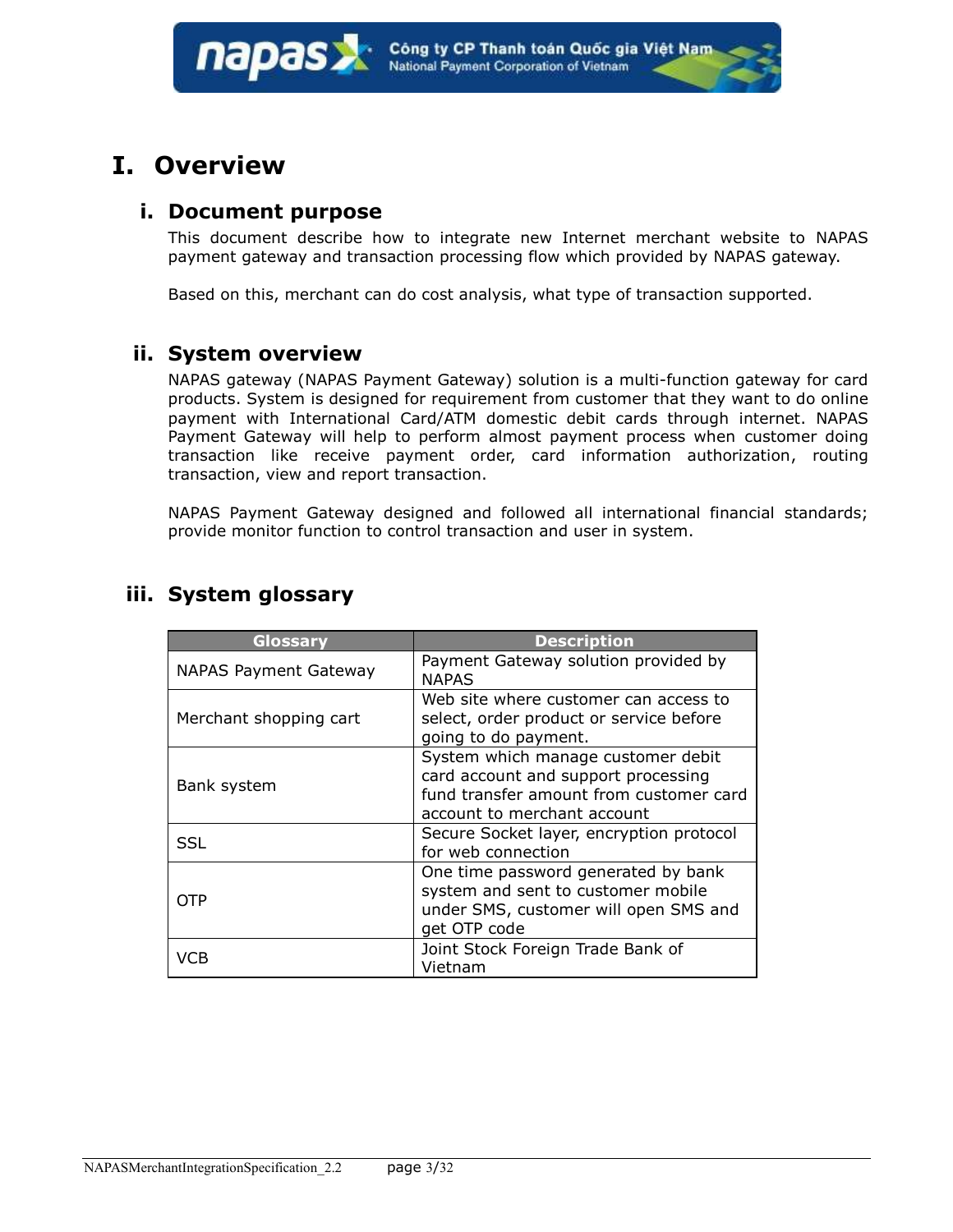## <span id="page-3-1"></span><span id="page-3-0"></span>**II. Solution Feature**

napas

## **i. Connection model**

With purpose to support receiving order payment from merchant website, processing transaction and return back result to initialize web site, system designed interface to communicate through form submit and URL redirect. This help to simply connect and integration in between with high secure feature.

Below is general connection graphic in between Service providers, bank system and NAPAS Payment Gateway.



In this diagram, we can see that NAPAS will be the middle to communicate with all merchant integrated, and there are some connections as list below:

- **Customer-Merchant:** customer access merchant website through web browser to initial product/service selection for order.
- **Merchant-NAPAS**: merchant web site after integrate will send payment request to NAPAS through URL redirect with parameters appended. This also includes redirect transaction result back from NAPAS to merchant web site and display for customer.
- **NAPAS to Bank (Issuer bank):** this connection helps NAPAS to communicate with Bank system for payment order processing.
- **Bank to OTP System:** when customer required to enter OTP, this connection will help to request OTP server to generate OTP code for each customer when transact.
- **OTP System to Mobile network:** when OTP generated, this unique code will be transfer to customer hand phone through mobile network. Then customer can receive and enter to OTP authorization web page.
- **Vietcombank:** as settlement bank for merchant.

## <span id="page-3-2"></span>**ii. Connection prototype**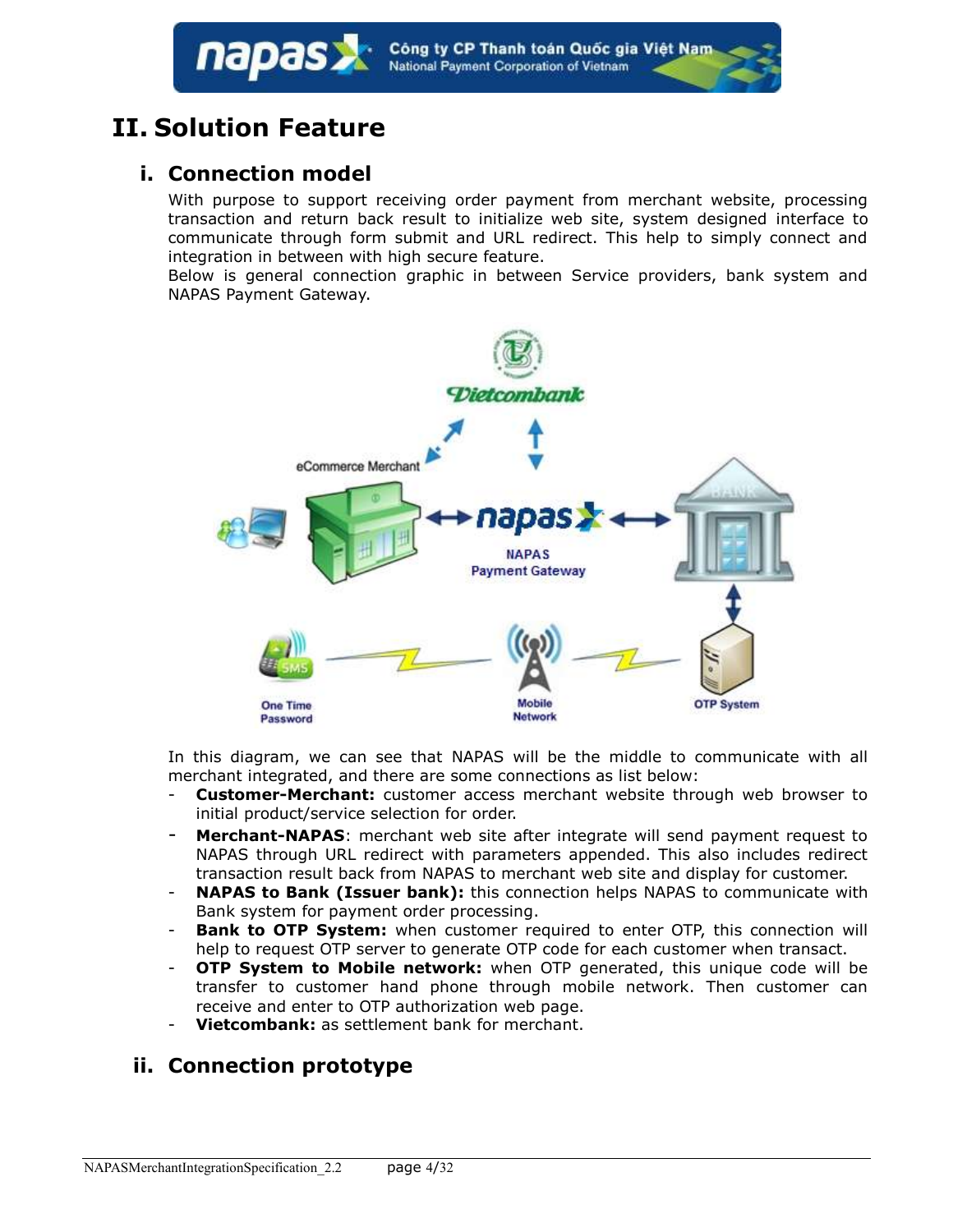The current connection between merchant website and NAPAS web server gateway implement under URL redirection.

With this implementation, connection will not be depended on web page language (ASP, PHP, JSP, .NET...) code and business model. To prepare for URL redirect connection, NAPAS gateway will public order URL for merchant web site with list of required parameters and checksum value (show the consistent of parameter values), merchant website also public URL for NAPAS gateway to return back result.

### <span id="page-4-0"></span>**iii. Function support**

With the purpose designing payment gateway solution, below are standard functions will be implement:

- Purchase function: This will perform order payment request from merchant website. This function will be performed online through merchant and NAPAS URL redirection.
- Refund function: this will help to refund partial amount of money based on purchase transaction. At the current, merchant staff need to access transaction management web site provided by NAPAS to do refund customer transaction.
- Void Purchase function: allows a purchase merchant to void a purchase transaction that has not been processed by the acquiring institution.
- Transaction query: to check status of purchase transaction successful or not.
- Authorization: system did not support authorization function at the current.
- Capture: system did not support capture function at the current.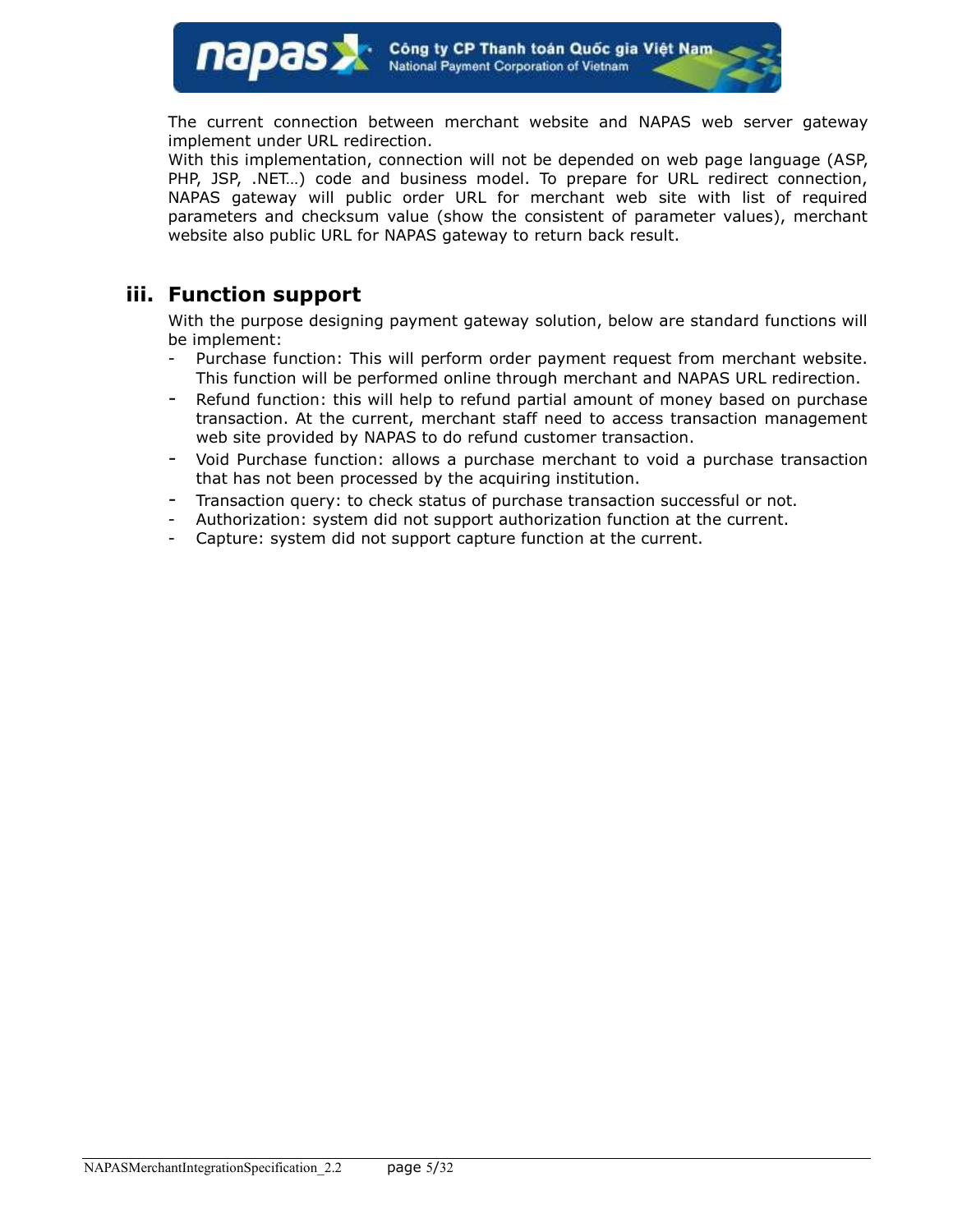

## <span id="page-5-0"></span>**III. Transaction flow**

## <span id="page-5-1"></span>**i. Transaction flow**



#### **Step 1: Buying product on web**

- Customer access to shopping cart of merchant on internet.
- Merchant check the validity of customer order then send payment request to NAPAS to process transaction.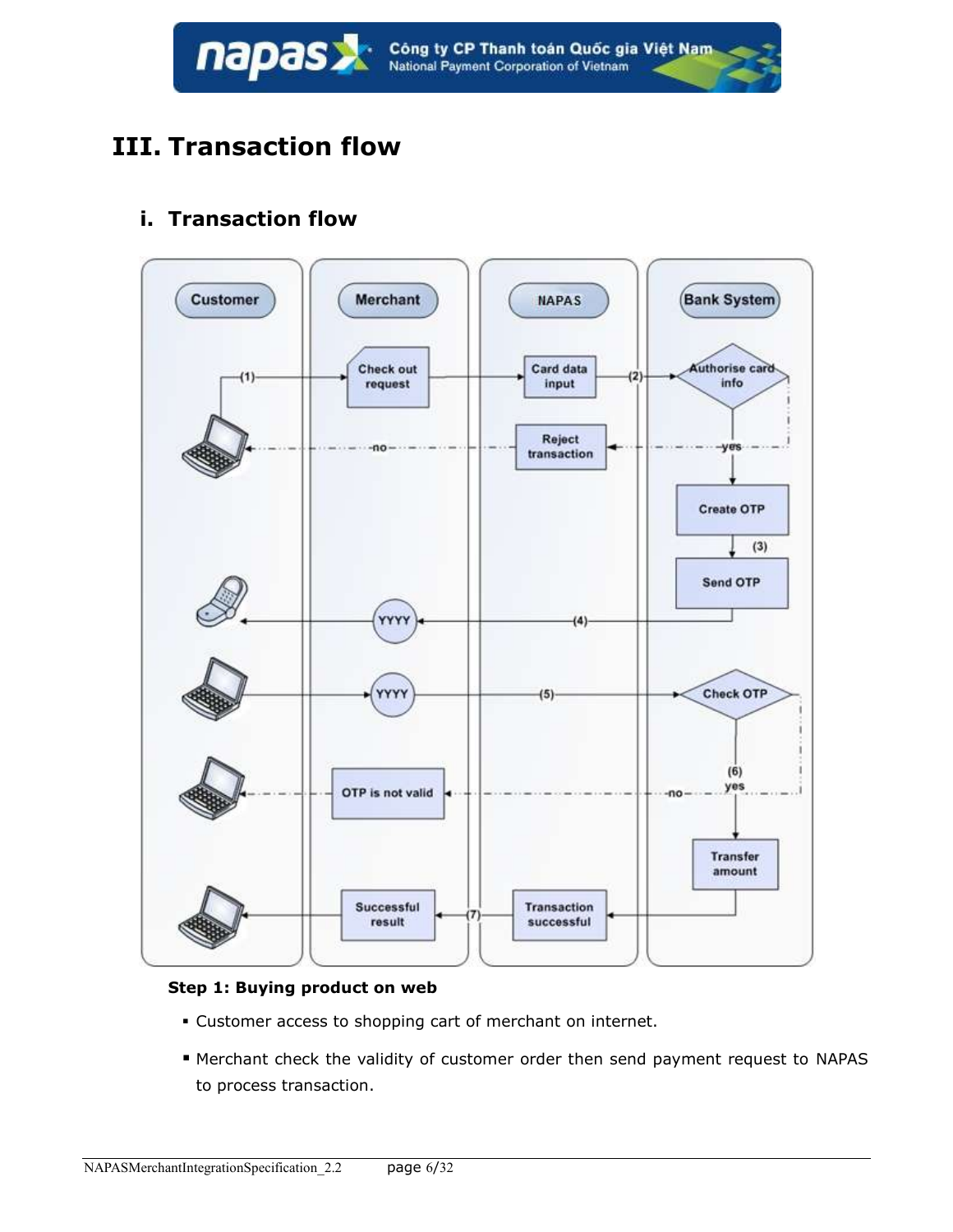Webpage will be redirect to NAPAS card data entry webpage to support customer enter card information (Card no, card holder name, issue/expire date).

#### **Step 2: Check customer information**

- NAPAS will send card info to Bank host to check card and account in Bank system.
- Bank host will require customer double check payment amount, term and condition displayed on screen when do online payment to accept payment.

#### **Step 3, 4: Generate OTP code**

napas

 Bank host will check the valid of card account, balance, limit. If all conditions are passed, Issuer Bank will generate and send OTP to the customer over SMS gateway (SMS format and gateway number also displayed on web page).

#### **Step 5: Valid customer**

- Once received OTP from bank, customer will enter OTP (YYYY) to web page of bank host to confirm transaction.
- Bank host will certify OTP. If valid, then Bank host will authorize transaction.

#### **Step 6: Inform transaction result and settlement**

- Bank host send transaction result (Accept or reject) to NAPAS. NAPAS system will redirect result back to merchant website.
- If transaction authorized, Bank host will debit customer card account and credit merchant account after calculate fee.

#### **Step 7: Deliver service/product**

 When received redirect result on successful transaction from NAPAS, merchant will display result on web page and start service deliver process to customer.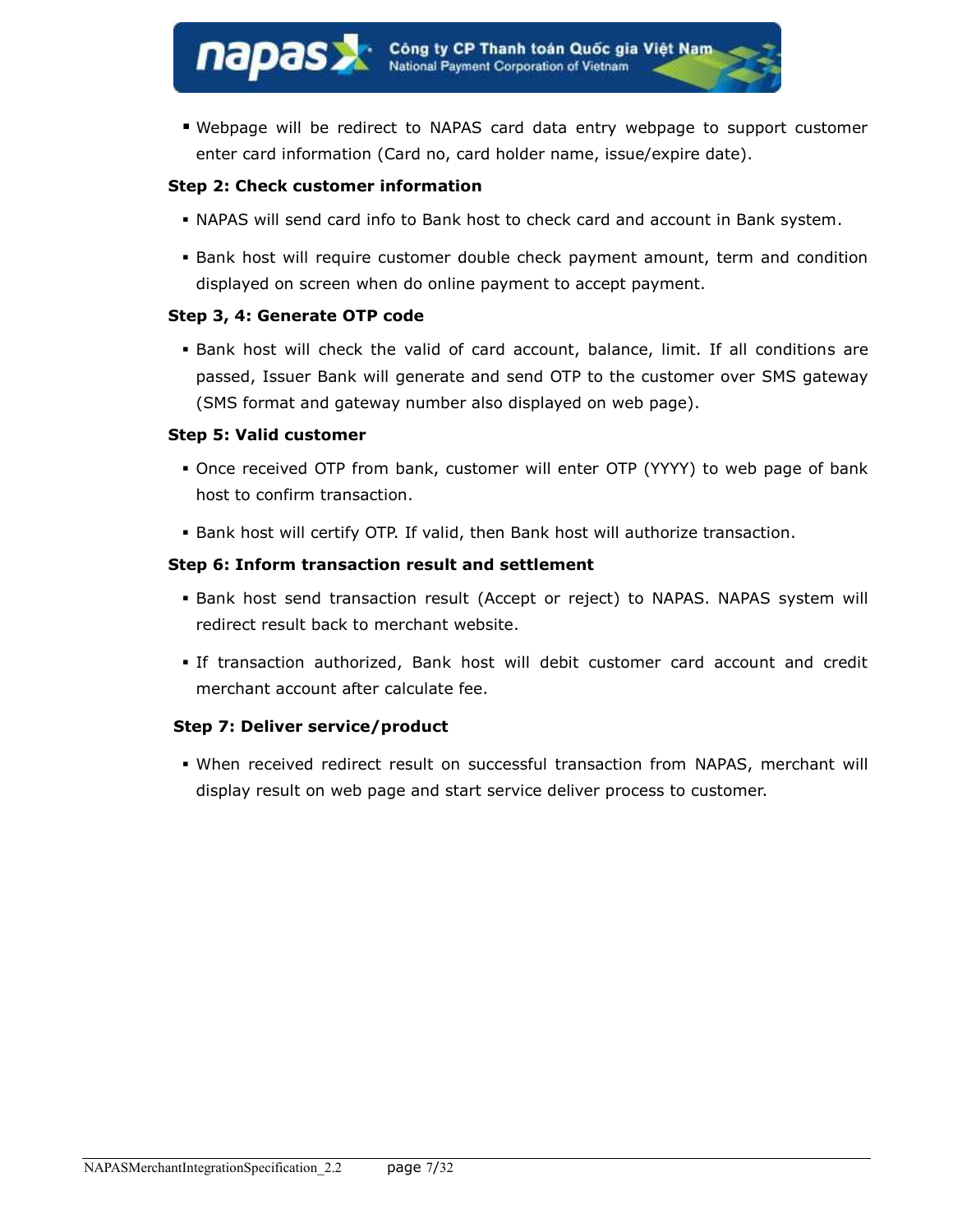Công ty CP Thanh toán Quốc gia Việt Nam<br>National Payment Corporation of Vietnam napas

## <span id="page-7-0"></span>**IV. Transferred Data Definition**

Through URL redirect, there are certain data append to help NAPAS gateway receive and conform payment request to bank, and vice versa, NAPAS gateway can transfer transaction result back to merchant web site.

There are two directions which URL redirect initializes:

- Redirect from Merchant website to NAPAS gateway web site
- Redirect from NAPAS web site back to merchant website with transaction result.

### <span id="page-7-1"></span>**i. Redirect Request from Merchant to NAPAS**

To request payment transaction from merchant web site to NAPAS gateway website, redirect process will happen along with transaction data.

At merchant web site, after select product or service and click check out button to start payment process, merchant website will get customer transaction information and redirect to NAPAS gateway URL address with data as below:

- $\blacksquare$  https://sandbox.napas.com.vn/gateway/vpcpay.do ? + parameter string
- Parameter string format: [parameter name]=[parameter value]&[parameter name]=[parameter value]&[parameter name]=[parameter value]&…
- The order of parameter can be exchanged, because we trace by parameter name.

| The current version is 2.0<br>Required                                                                                                                                                                                                          | The version of the Virtual Payment Client being used.<br>Alphanumeric |      |                                                      |  |
|-------------------------------------------------------------------------------------------------------------------------------------------------------------------------------------------------------------------------------------------------|-----------------------------------------------------------------------|------|------------------------------------------------------|--|
|                                                                                                                                                                                                                                                 |                                                                       |      |                                                      |  |
|                                                                                                                                                                                                                                                 |                                                                       | 1,8  | 2.0                                                  |  |
| Indicates the transaction type. This must be equal to<br>pay                                                                                                                                                                                    |                                                                       |      |                                                      |  |
| Required                                                                                                                                                                                                                                        | Alphanumeric                                                          | 1,16 | pay                                                  |  |
| The access code authenticates you on the Payment<br>Server so that a merchant cannot access another<br>merchant's MerchantId. The access code is provided to<br>you when you registered your merchant profile with<br>your Payment Provider.    |                                                                       |      |                                                      |  |
| Required                                                                                                                                                                                                                                        | Alphanumeric                                                          | 1,32 | d03due3                                              |  |
| A unique value created by the merchant to identify the<br>DO. It is used to track the progess of a transaction<br>and allows it to be identified on the Payment Server<br>should a communication's failure occur and the DR is<br>not received. |                                                                       |      |                                                      |  |
|                                                                                                                                                                                                                                                 |                                                                       |      | It may be in part an order number or invoice number, |  |

#### **Parameters definition:**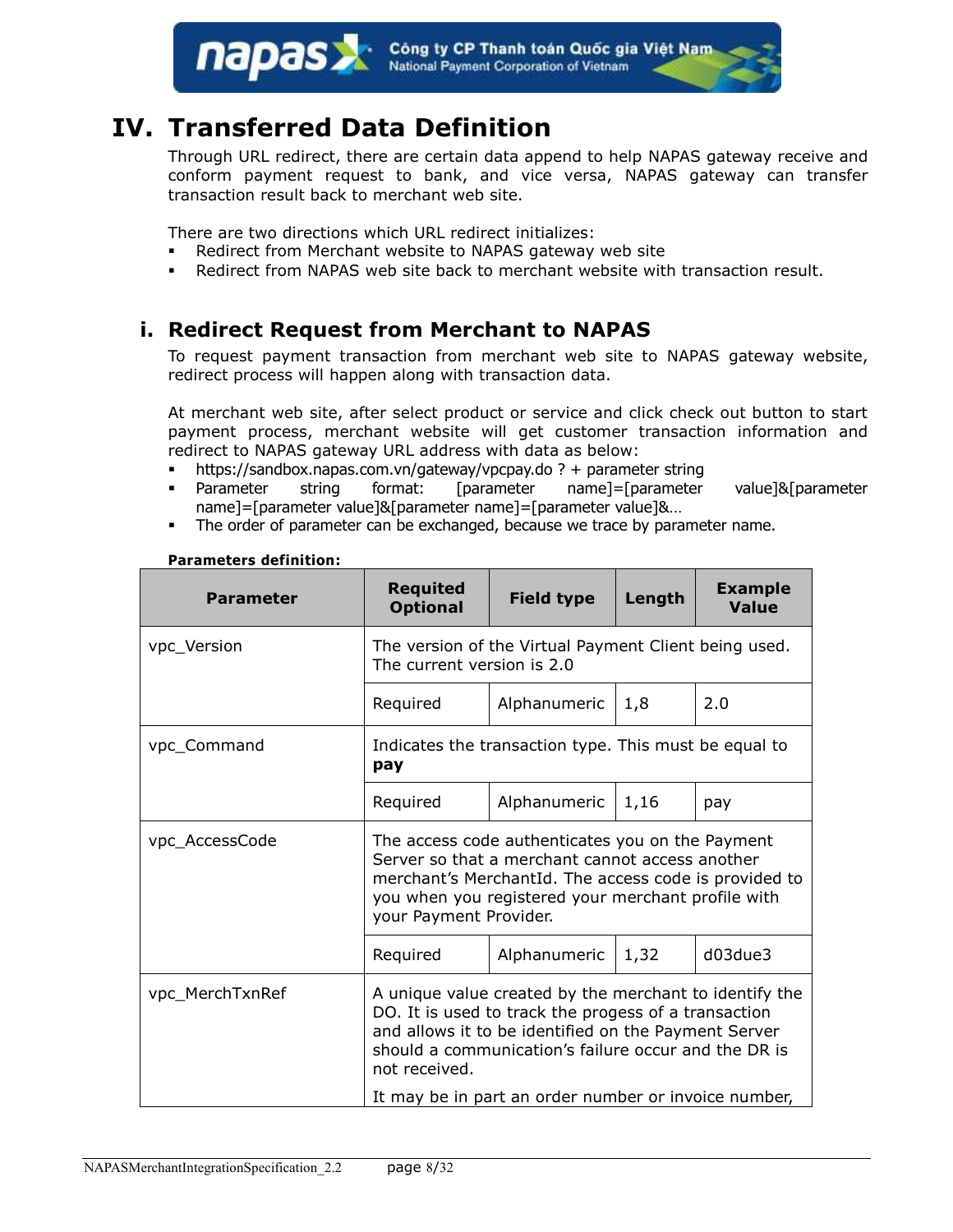|               | but it should also reflect the transaction attempt. For<br>example, if a cardholder has insufficient funds on their<br>card and you allow them to repeat the transaction<br>with another credit card. The value may be test1234/1<br>on the first attempt, test1234/2 on the second<br>attempt and test1234/3 on the third attempt.                                                                                  |                                                                                                       |        |                                           |  |
|---------------|----------------------------------------------------------------------------------------------------------------------------------------------------------------------------------------------------------------------------------------------------------------------------------------------------------------------------------------------------------------------------------------------------------------------|-------------------------------------------------------------------------------------------------------|--------|-------------------------------------------|--|
|               |                                                                                                                                                                                                                                                                                                                                                                                                                      | It can use text made up of any of the base US ASCII<br>characters in the range, hexadecimal20 to 126. |        |                                           |  |
|               | Required                                                                                                                                                                                                                                                                                                                                                                                                             | Alphanumeric                                                                                          | 1,34   | Test1234/1                                |  |
| vpc_Merchant  | The unique merchant Id assigned to you by your<br>Payment Provider.                                                                                                                                                                                                                                                                                                                                                  |                                                                                                       |        |                                           |  |
|               | Required                                                                                                                                                                                                                                                                                                                                                                                                             | Alphanumeric                                                                                          | 1,16   | <b>TESTMERCH</b><br>ANT01                 |  |
| vpc_OrderInfo | The merchant's identifier used to identify the order on<br>the Payment Server. For example, a shopping cart<br>number, an order number, or an invoice number.                                                                                                                                                                                                                                                        |                                                                                                       |        |                                           |  |
|               | Optional                                                                                                                                                                                                                                                                                                                                                                                                             | Alphanumeric                                                                                          | 1,34   | Test1234                                  |  |
| vpc_Amount    | The amount of the transaction in the smallest currency<br>unit expressed as an integer. For example, if the<br>transaction amount is VND 599.54 then the<br>vpc_Amount is 59954.                                                                                                                                                                                                                                     |                                                                                                       |        |                                           |  |
|               | Required                                                                                                                                                                                                                                                                                                                                                                                                             | Alphanumeric                                                                                          | 1,10   | 59954                                     |  |
| vpc_ReturnURL | The URL that is displayed to the cardholder's browser<br>when the Payment Server sends the redirect<br>response. It must be a complete URL. The Return URL<br>must start with either http:// or https:// and may be<br>up to 255 characters. If the return URL is not supplied.<br>your default vpc_ReturnURL that you nominated when<br>you registered your merchant profile with your<br>Payment Provider is used. |                                                                                                       |        |                                           |  |
|               | Required                                                                                                                                                                                                                                                                                                                                                                                                             | Alphanumeric                                                                                          | 1,255  | http://retur<br>nurl/Receipt<br>.asp      |  |
|               |                                                                                                                                                                                                                                                                                                                                                                                                                      | The Back URL must start with either http:// or https://<br>and may be up to 255 characters.           |        |                                           |  |
| vpc_BackURL   | Required                                                                                                                                                                                                                                                                                                                                                                                                             | AlphaNumeric<br>- Special<br>Characters                                                               | 1, 256 | http://www.<br>domain.com<br>/shopping.as |  |
| vpc_Locale    | Used in SSL type transactions for specifying the                                                                                                                                                                                                                                                                                                                                                                     |                                                                                                       |        |                                           |  |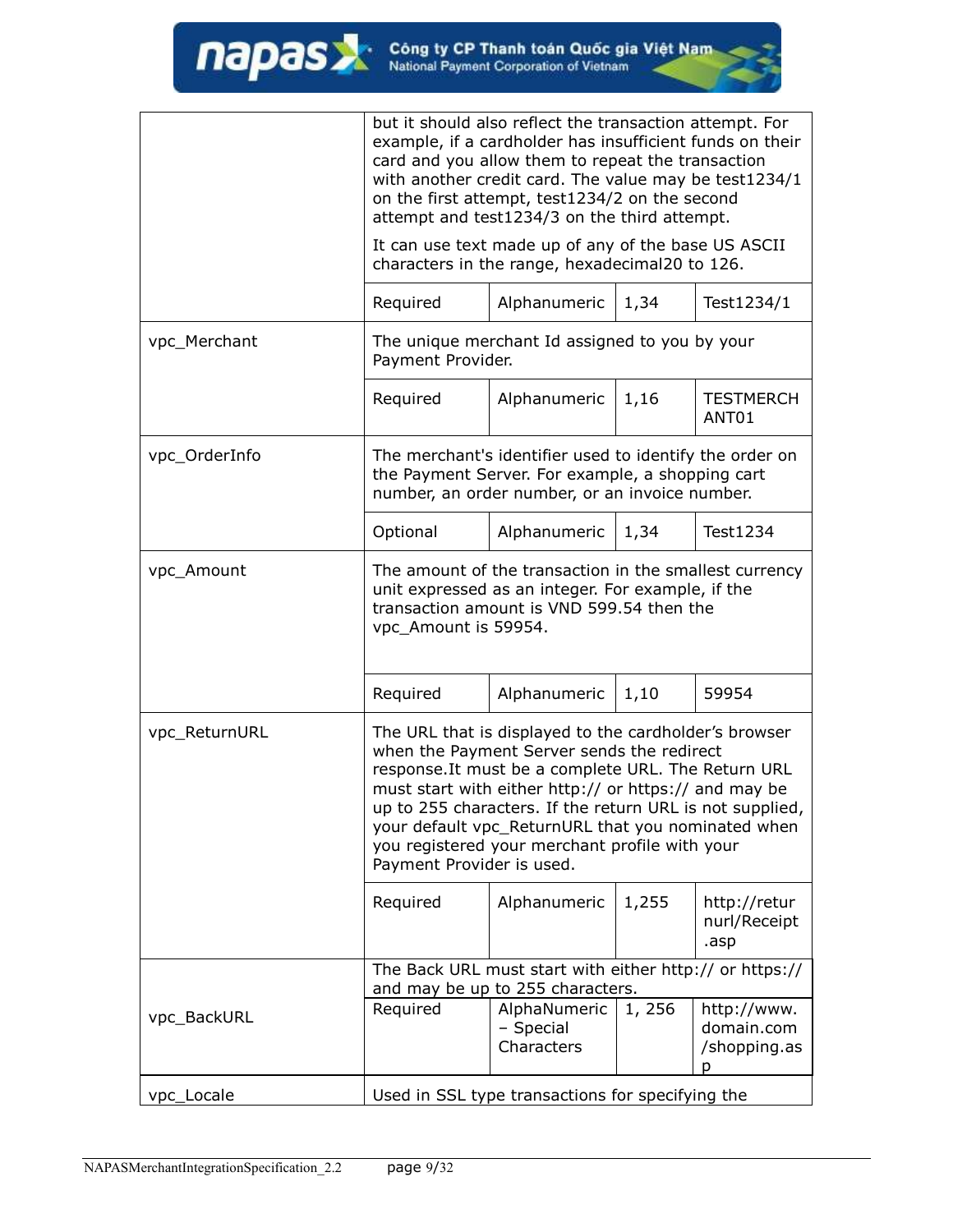|                    | language that is used on the Payment Server pages<br>that are displayed to the cardholder. If the locale is<br>not supplied the Payment Server defined default of<br>'vn' is used.                                  |                                     |      |                             |
|--------------------|---------------------------------------------------------------------------------------------------------------------------------------------------------------------------------------------------------------------|-------------------------------------|------|-----------------------------|
|                    | Required                                                                                                                                                                                                            | Alphanumeric                        | 2,5  | vn                          |
| vpc_CurrencyCode   | The currency of the amount. The currency is VND                                                                                                                                                                     |                                     |      |                             |
|                    | Required                                                                                                                                                                                                            | Alphanumeric                        | 1,3  | <b>VND</b>                  |
| vpc_TicketNo       | Ticket No is IP address of the computer of the<br>cardholder.                                                                                                                                                       |                                     |      |                             |
|                    | Required                                                                                                                                                                                                            | Alphanumeric                        | 1,45 | 210.245.0.1<br>$\mathbf{1}$ |
|                    | Indicates the payment gateway type. Be equal                                                                                                                                                                        |                                     |      |                             |
|                    | ATM - identified transactions made on the domestic<br>card gateway.                                                                                                                                                 |                                     |      |                             |
| vpc_PaymentGateway | INT - identified transactions made on the international<br>card gateway.                                                                                                                                            |                                     |      |                             |
|                    | Optional                                                                                                                                                                                                            | Alphanumeric                        | 1,10 | <b>ATM</b>                  |
| vpc_CardType       | A code issued by the Payment Server for the card type<br>used by the cardholder in the transaction. For a list of<br>card type codes, see Card Type Code (see "Card Type<br>Code").                                 |                                     |      |                             |
|                    | Optional                                                                                                                                                                                                            | Alphanumeric                        | 1,10 | Visa                        |
| vpc_SecureHash     | A secure hash which allows the Virtual Payment Client<br>to authenticate the merchant and check the integrity<br>of the Transaction Request. Secure hash provides<br>better security to merchants than Access Code. |                                     |      |                             |
|                    |                                                                                                                                                                                                                     | See Checksum Calculation for detail |      |                             |
|                    | Required                                                                                                                                                                                                            | Alphanumeric                        | 32   |                             |

*Note: Parameter name can be changed following merchant advice during integration.*

Once NAPAS receive URL redirect process from merchant website, gateway will parsing parameter and calculate checksum (refer to check sum value calculation) value based on those. If both check sum values are match, then gateway web server will continue to get data from URL then form a payment order, encrypt and send to bank system.

To get those data and redirect to NAPAS web server gateway, merchant web site should have ability to create and get value from product selection process of customer then convert to according value of each parameter. Those will be store into merchant transaction database for cross-check later, customer support, and customer order processing later.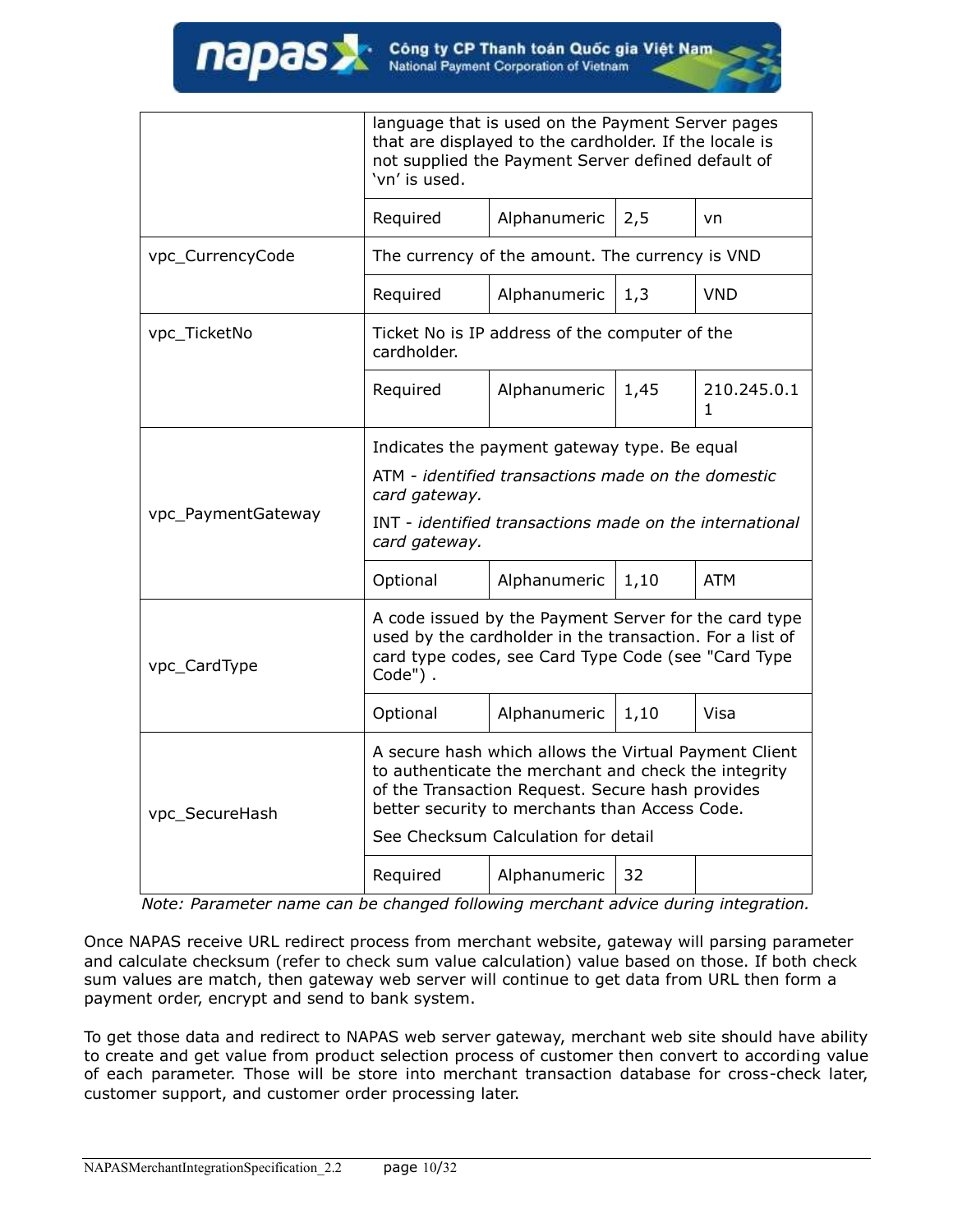

For detail of field values in certain case, just refer to below Field values description.

### <span id="page-10-0"></span>**ii. Redirect Response from NAPAS to Merchant**

To response transaction result back to merchant web site, NAPAS web server will redirect transaction data back to predefine URL (attached in request redirect from merchant to NAPAS or from merchant profile in NAPAS gateway database).

At NAPAS web site, after sending payment request to Bank web server, this system will ask customer to enter OTP value before going to authorize transaction. Authorize transaction process is limit, velocity, card, account status checking before transferring amount of money from customer card account to merchant account with fee included. Once authorize process complete, NAPAS gateway will receive response and redirect back to merchant URL with attached parameter string:

- http://merchant-shoping.com/response.asp? + parameter string
- Parameter string format: [parameter name]=[parameter value]&[parameter name]=[parameter value]&[parameter name]=[parameter value]&…
- The order of parameter can be exchanged, because we trace by parameter name.

| <b>Parameter</b> | <b>Requited</b><br><b>Optional</b>                                                                                                                                                                                                     | <b>Field type</b>                              | Length | <b>Example</b><br><b>Value</b>        |
|------------------|----------------------------------------------------------------------------------------------------------------------------------------------------------------------------------------------------------------------------------------|------------------------------------------------|--------|---------------------------------------|
| vpc_Version      | The version of the Virtual Payment Client being used.<br>The current version is 2.0                                                                                                                                                    |                                                |        |                                       |
|                  | Required                                                                                                                                                                                                                               | Alphanumeric                                   | 1,8    | 2.0                                   |
| vpc_Locale       | Used in SSL type transactions for specifying the<br>language that is used on the Payment Server pages<br>that are displayed to the cardholder. If the locale is<br>not supplied the Payment Server defined default of<br>'vn' is used. |                                                |        |                                       |
|                  | Required                                                                                                                                                                                                                               | Alphanumeric                                   | 2,5    | vn                                    |
| vpc_Command      | The value of the vpc_Comand DO input field that is<br>returned in the DR                                                                                                                                                               |                                                |        |                                       |
|                  | Required                                                                                                                                                                                                                               | Alphanumeric                                   | 1,16   | pay                                   |
|                  | Payment Provider.                                                                                                                                                                                                                      | The unique merchant Id assigned to you by your |        |                                       |
| vpc Merchant     | Required                                                                                                                                                                                                                               | Alphanumeric                                   | 1,16   | <b>TESTMERCH</b><br>ANT <sub>01</sub> |
| vpc_MerchTxnRef  | A unique value created by the merchant to identify                                                                                                                                                                                     |                                                |        |                                       |

**Parameters definition:**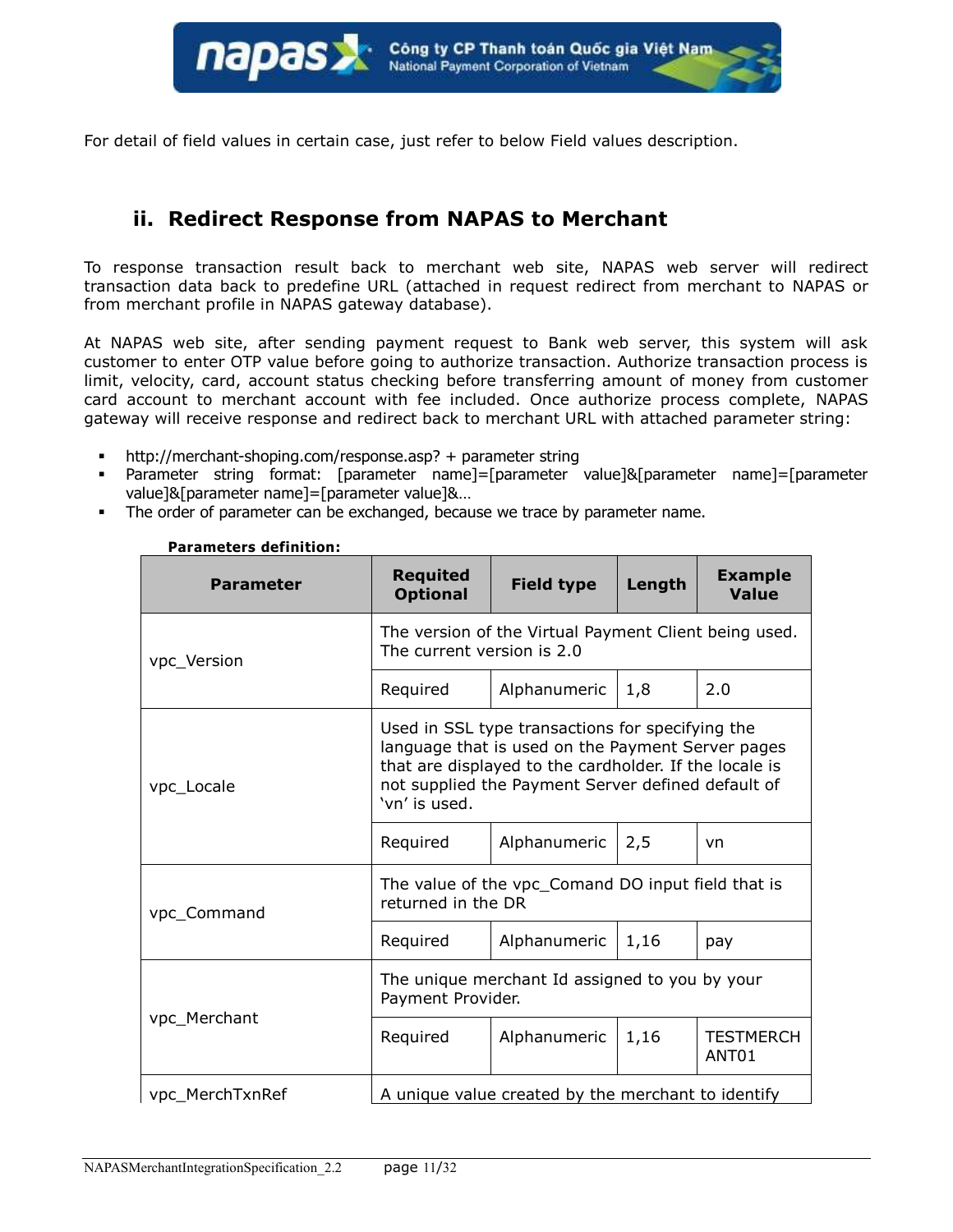|                                                                                                                                                                                                     | the DO. It is used to track the progess of a<br>transaction and allows it to be identified on the<br>Payment Server should a communication's failure<br>occur and the DR is not received.                                                                                                                                                                                                   |                                                                                                       |      |            |
|-----------------------------------------------------------------------------------------------------------------------------------------------------------------------------------------------------|---------------------------------------------------------------------------------------------------------------------------------------------------------------------------------------------------------------------------------------------------------------------------------------------------------------------------------------------------------------------------------------------|-------------------------------------------------------------------------------------------------------|------|------------|
|                                                                                                                                                                                                     | It may be in part an order number or invoice number,<br>but it should also reflect the transaction attempt. For<br>example, if a cardholder has insufficient funds on<br>their card and you allow them to repeat the<br>transaction with another credit card. The value may<br>be test1234/1 on the first attempt, test1234/2 on the<br>second attempt and test1234/3 on the third attempt. |                                                                                                       |      |            |
|                                                                                                                                                                                                     |                                                                                                                                                                                                                                                                                                                                                                                             | It can use text made up of any of the base US ASCII<br>characters in the range, hexadecimal20 to 126. |      |            |
|                                                                                                                                                                                                     | Required                                                                                                                                                                                                                                                                                                                                                                                    | Alphanumeric                                                                                          | 1,34 | Test1234/1 |
| vpc_Amount                                                                                                                                                                                          | The amount of the transaction in the smallest<br>currency unit expressed as an integer. For example, if<br>the transaction amount is VND 599.54 then the<br>amount is 59954.                                                                                                                                                                                                                |                                                                                                       |      |            |
|                                                                                                                                                                                                     | Required                                                                                                                                                                                                                                                                                                                                                                                    | Alphanumeric                                                                                          | 1,10 | 59954      |
|                                                                                                                                                                                                     | The currency of the order expressed as an ISO 4217<br>alphanumeric code. This field is case-sensitive and<br>must include uppercase characters only.                                                                                                                                                                                                                                        |                                                                                                       |      |            |
| vpc_CurrencyCode                                                                                                                                                                                    | The merchant must be configured to accept the<br>currency used in this field. To obtain a list of<br>supported currencies and codes, please contact your<br>Payment Provider.                                                                                                                                                                                                               |                                                                                                       |      |            |
|                                                                                                                                                                                                     | Required                                                                                                                                                                                                                                                                                                                                                                                    | Alphanumeric                                                                                          | 1,3  | VND        |
| A code issued by the Payment Server for the card<br>type used by the cardholder in the transaction. For a<br>vpc_CardType<br>list of card type codes, see Card Type Code (see<br>"Card Type Code"). |                                                                                                                                                                                                                                                                                                                                                                                             |                                                                                                       |      |            |
|                                                                                                                                                                                                     | Optional                                                                                                                                                                                                                                                                                                                                                                                    | Alphanumeric                                                                                          | 1,10 | Visa       |
| vpc_OrderInfo                                                                                                                                                                                       | The merchant's identifier used to identify the order<br>on the Payment Server. For example, a shopping cart<br>number, an order number, or an invoice number.                                                                                                                                                                                                                               |                                                                                                       |      |            |
|                                                                                                                                                                                                     | Optional                                                                                                                                                                                                                                                                                                                                                                                    | Alphanumeric                                                                                          | 1,34 | Test1234   |
| vpc_ResponseCode                                                                                                                                                                                    | A response code that is generated by the Payment<br>Server to indicate the status of the transaction.<br>A vpc_ResponseCode of "0" (zero) indicates that the                                                                                                                                                                                                                                |                                                                                                       |      |            |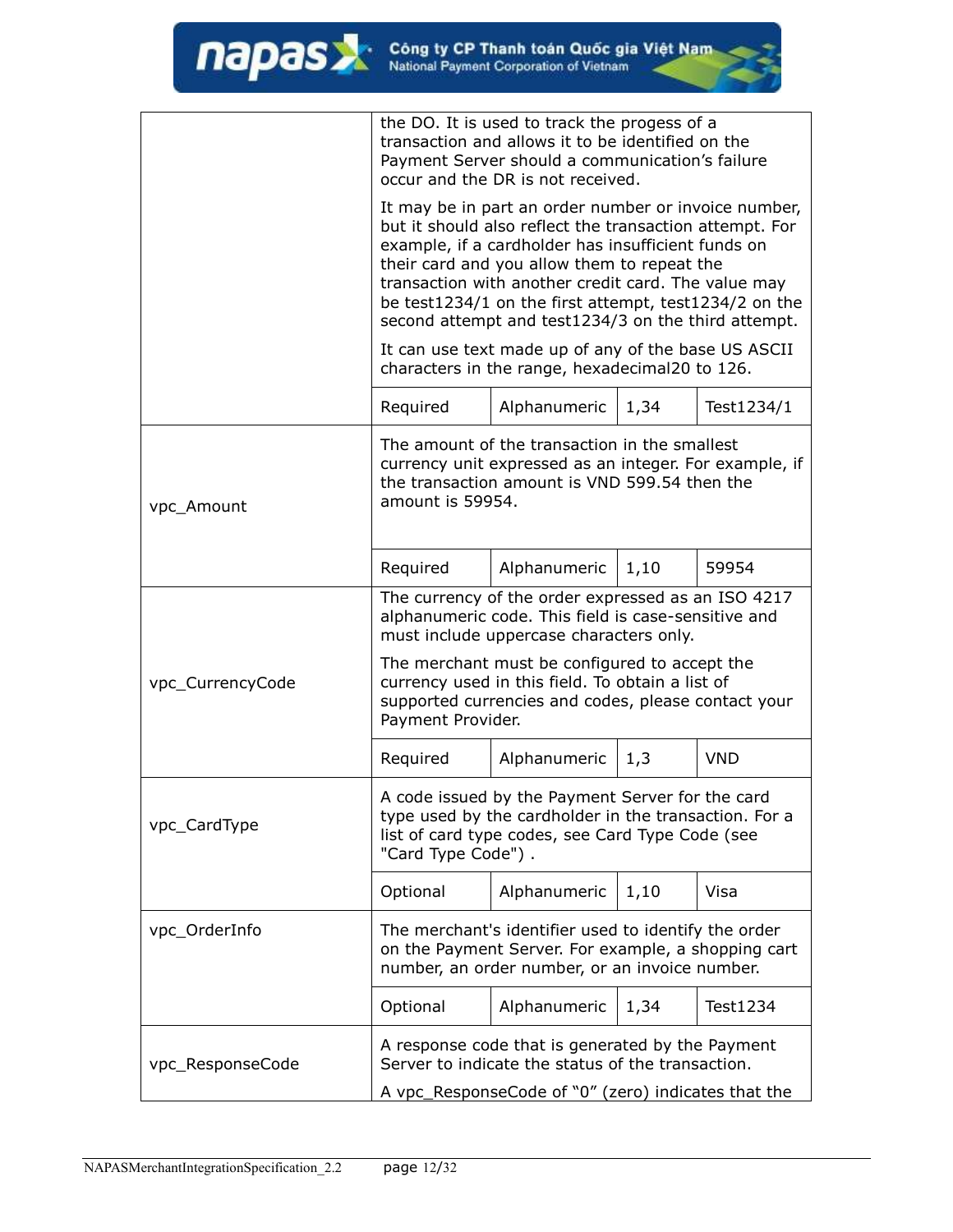|                     | transaction was processed successfully and approved<br>by the acquiring bank. Any other value indicates that<br>the transaction was declined (it went through to the<br>banking network) or the transaction failed (it never<br>made it to the banking network).                    |                                                                                                                                                              |       |                |  |
|---------------------|-------------------------------------------------------------------------------------------------------------------------------------------------------------------------------------------------------------------------------------------------------------------------------------|--------------------------------------------------------------------------------------------------------------------------------------------------------------|-------|----------------|--|
|                     | For a list of values, see Returned Response Codes<br>table                                                                                                                                                                                                                          |                                                                                                                                                              |       |                |  |
|                     | Required                                                                                                                                                                                                                                                                            | Alphanumeric                                                                                                                                                 | 1,2   | 0              |  |
|                     |                                                                                                                                                                                                                                                                                     | Payment Server transaction ID (or Shopping<br>Transaction Number) is a unique number generated<br>by the Payment Server for every transaction.               |       |                |  |
| vpc_TransactionNo   | transactions.                                                                                                                                                                                                                                                                       | It is important to ensure that the TransactionNo is<br>stored for later retrieval. It is used in Merchant<br>Administration as a reference to perform refund |       |                |  |
|                     | This field is not returned for transactions that result<br>in an error condition.                                                                                                                                                                                                   |                                                                                                                                                              |       |                |  |
|                     | Required                                                                                                                                                                                                                                                                            | <b>Numeric</b>                                                                                                                                               | 1,20  | 20090213       |  |
|                     | A value supplied by an acquirer which indicates the<br>batch of transactions that the specific transaction has<br>been grouped with for settlement. It is typically a<br>date in the format YYYYMMDD.                                                                               |                                                                                                                                                              |       |                |  |
| vpc_BatchNo         | This field will not be returned if the transaction fails<br>due to an error condition.                                                                                                                                                                                              |                                                                                                                                                              |       |                |  |
|                     | Optional                                                                                                                                                                                                                                                                            | Numeric                                                                                                                                                      | 0,8   | 20100809       |  |
| vpc_AcqResponseCode | Generated by the financial institution to indicate the<br>status of the transaction. The results can vary<br>between institutions so it is advisable to use the<br>vpc_ResponseCode as it is consistent across all<br>acquirers. It is only included for fault finding<br>purposes. |                                                                                                                                                              |       |                |  |
|                     | Optional                                                                                                                                                                                                                                                                            | Alphanumeric                                                                                                                                                 | 1,3   | 0              |  |
| vpc_Message         |                                                                                                                                                                                                                                                                                     | This is a message to indicate what sort of errors the<br>transaction encountered. This field is not provided if<br>vpc_ResponseCode has a value of zero.     |       |                |  |
|                     | Optional                                                                                                                                                                                                                                                                            | Alphanumeric                                                                                                                                                 | 1,255 | <b>Success</b> |  |
|                     | <b>Additional Data</b>                                                                                                                                                                                                                                                              |                                                                                                                                                              |       |                |  |
| vpc_AdditionalData  | Optional                                                                                                                                                                                                                                                                            | Alphanumeric                                                                                                                                                 | 1,255 |                |  |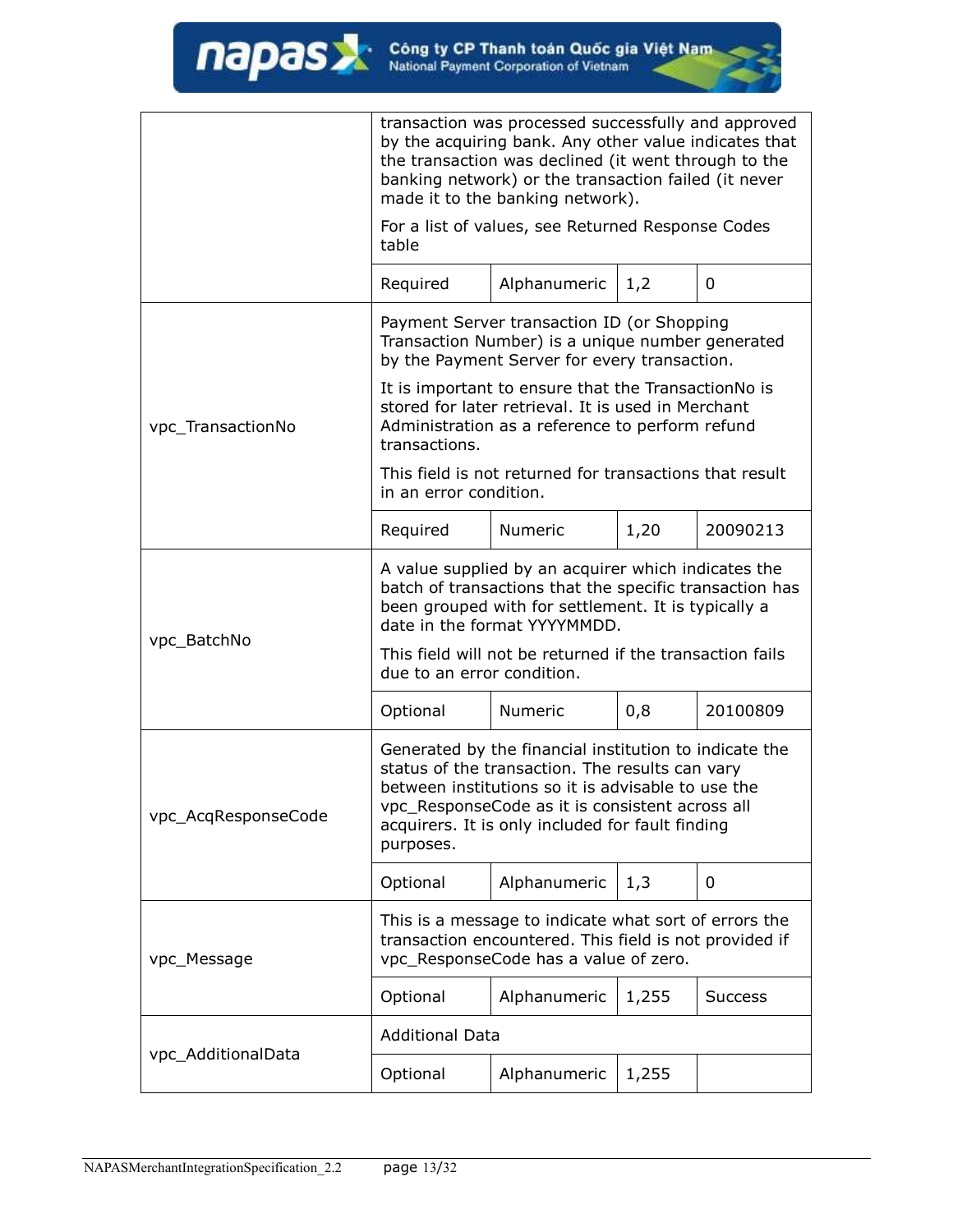| vpc_SecureHash | A secure hash which allows the Virtual Payment<br>Client to authenticate the merchant and check the<br>integrity of the Transaction Request. Secure hash<br>provides better security to merchants than Access<br>Code. |                                     |     |  |
|----------------|------------------------------------------------------------------------------------------------------------------------------------------------------------------------------------------------------------------------|-------------------------------------|-----|--|
|                |                                                                                                                                                                                                                        | See Checksum Calculation for detail |     |  |
|                | Required                                                                                                                                                                                                               | Alphanumeric                        | -32 |  |

*Note: Parameter name can be changed following merchant advice during integration.*

## <span id="page-13-0"></span>**iii. Field values description**

List of value for vpc\_ResponseCode field

| vpc_ResponseCode meaning                                                           | <b>Value</b> |
|------------------------------------------------------------------------------------|--------------|
| <b>Transaction success</b>                                                         | 0            |
| Bank system reject (card closed, account closed)                                   | 1            |
| Card expire                                                                        | 3            |
| Limit exceeded (Wrong OTP, amount / time per day)                                  | 4            |
| No reply from Bank                                                                 | 5            |
| <b>Bank Communication failure</b>                                                  | 6            |
| Insufficient fund                                                                  | 7            |
| Invalid checksum                                                                   | 8            |
| Transaction type not support                                                       | 9            |
| Other error                                                                        | 10           |
| Verify card is successful                                                          | 11           |
| Your payment is unsuccessful. Transaction exceeds amount limit.                    | 12           |
| You have been not registered online payment services. Please<br>contact your bank. | 13           |
| Invalid OTP (One time password)                                                    | 14           |
| Invalid static password                                                            | 15           |
| Incorrect Cardholder's name                                                        | 16           |
| Incorrect card number                                                              | 17           |
| Date of validity is incorrect (issue date)                                         | 18           |
| Date of validity is incorrect (expiration date)                                    | 19           |
| Unsuccessful transaction                                                           | 20           |
| OTP (One time password) time out                                                   | 21           |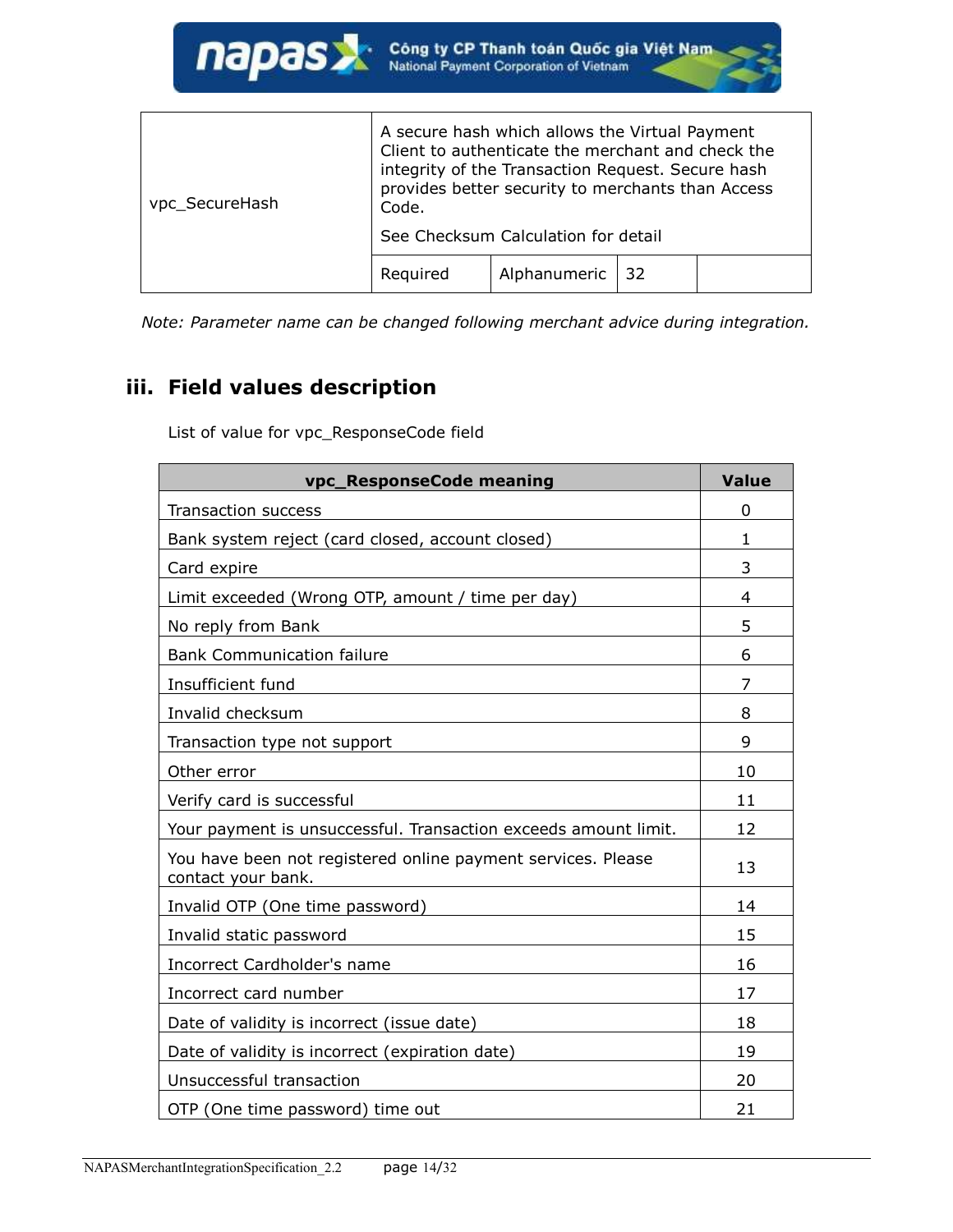| Unsuccessful transaction                                                     | 22 |
|------------------------------------------------------------------------------|----|
| Your payment is not approved. Your card/account is ineligible for<br>payment | 23 |
| Your payment is unsuccessful. Transaction exceeds amount limit               | 24 |
| Transaction exceeds amount limit.                                            | 25 |
| Transactions awaiting confirmation from the bank                             | 26 |
| You have entered wrong authentication information                            | 27 |
| Your payment is unsuccessful. Transaction exceeds time limit                 | 28 |
| Transaction failed. Please contact your bank for information.                | 29 |
| Your payment is unsuccessful. Amount is less than minimum limit.             | 30 |
| Orders not found. Support for query api.                                     | 31 |
| Orders not to make payments. Support for query api.                          | 32 |
| Duplicate orders. Support for query api.                                     | 33 |

### <span id="page-14-0"></span>**iv. Checksum Calculation**

napas

To check the integrity of data transferring through URL redirect, there are required below items:

- Method to calculate checksum data: can using 3DES or MD5 hashing function, most merchant using MD5 Hashing.
- Input data for 3DES or hashing function include string which concatenate all parameter and checksum key provided by NAPAS for each merchant profile.
- If using 3DES function, input data string will be separated every 8 characters and run through 3DES by 32 length hexa check sum key.
- If using MD5 function to make check sum value, just concatenate input data string plus 32 length check sum key provided by NAPAS.
- The length of check sum value is the first 32 character after running above function.
- Check sum key should be secure store by merchant website locally.

Before merchant website redirect data to NAPAS gateway server, it will calculate checksum data and plus to URL string. NAPAS web server, once, received URL string will parsing all data field and re calculate checksum value again, the matching process will be perform to check the integrity of data in URL redirection. If any unmatched result, the payment request will be rejected.

The checksum calculation and checking will be applied same process when NAPAS web server redirects back response to merchant website.

All data field list in URL string will be calculated checksum exclusive checksum field.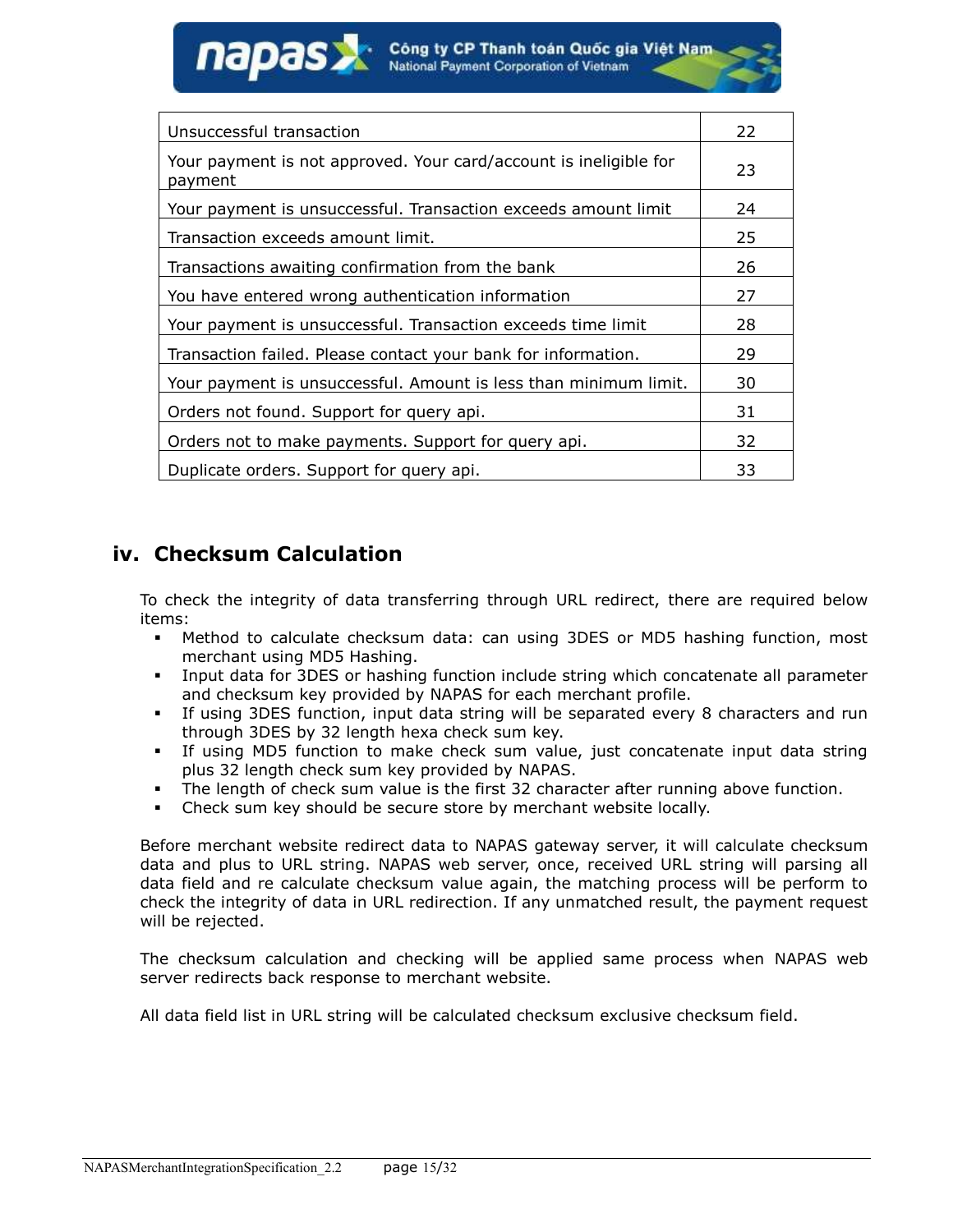## <span id="page-15-1"></span><span id="page-15-0"></span>**V. Data Security**

## **i. Security channel**

All redirect URL will begin with https://, this mean that data transfer in SSL channel, so whole data string under encryption or in secure channel.

Only merchant registered and having right checksum key can pass request to NAPAS gateway.

Checksum value will do merchant authorization and integrity of data transferred.

### <span id="page-15-2"></span>**ii. One time Password authorization**

With customer, to make more security and reduce lost and fraud, system support One time Password verification. When purchase or do online shopping, mobile phone or other devices (token…) to get unique code to enter and confirm transaction.

### <span id="page-15-3"></span>**iii. Transaction rules**

Each customer using bank card for online payment will be bank system monitored limit with certain rules like;

- number of transaction per day
- **total transaction amount per day**
- number time of enter wrong OTP

Those rules can help to reduce risk incase card lost or stolen.

## <span id="page-15-5"></span><span id="page-15-4"></span>**VI. Integrate and Implementation**

### **i. Preparation**

Before going to do system integration, NAPAS team will work with merchant to do system review to make sure it compatible or qualityable for integration with NAPAS payment gateway like:

- Merchant have shopping cart web
- Product delivery term and condition are list on web for customer clearly

### <span id="page-15-6"></span>**ii. Integration**

NAPAS will spend 01 engineer to support to merchant technical team during integration.

During integration, merchant id and key will be provided for testing purpose only.

Estimated time for integration last around 5 day working.

### <span id="page-15-7"></span>**iii. System Integration Test**

After system integration complete, merchant will be provided testing account, card, and using merchant tester mobile to receive OTP. At this step, Merchant still in testing mode and transaction amount is not applicable to convert to actual cash.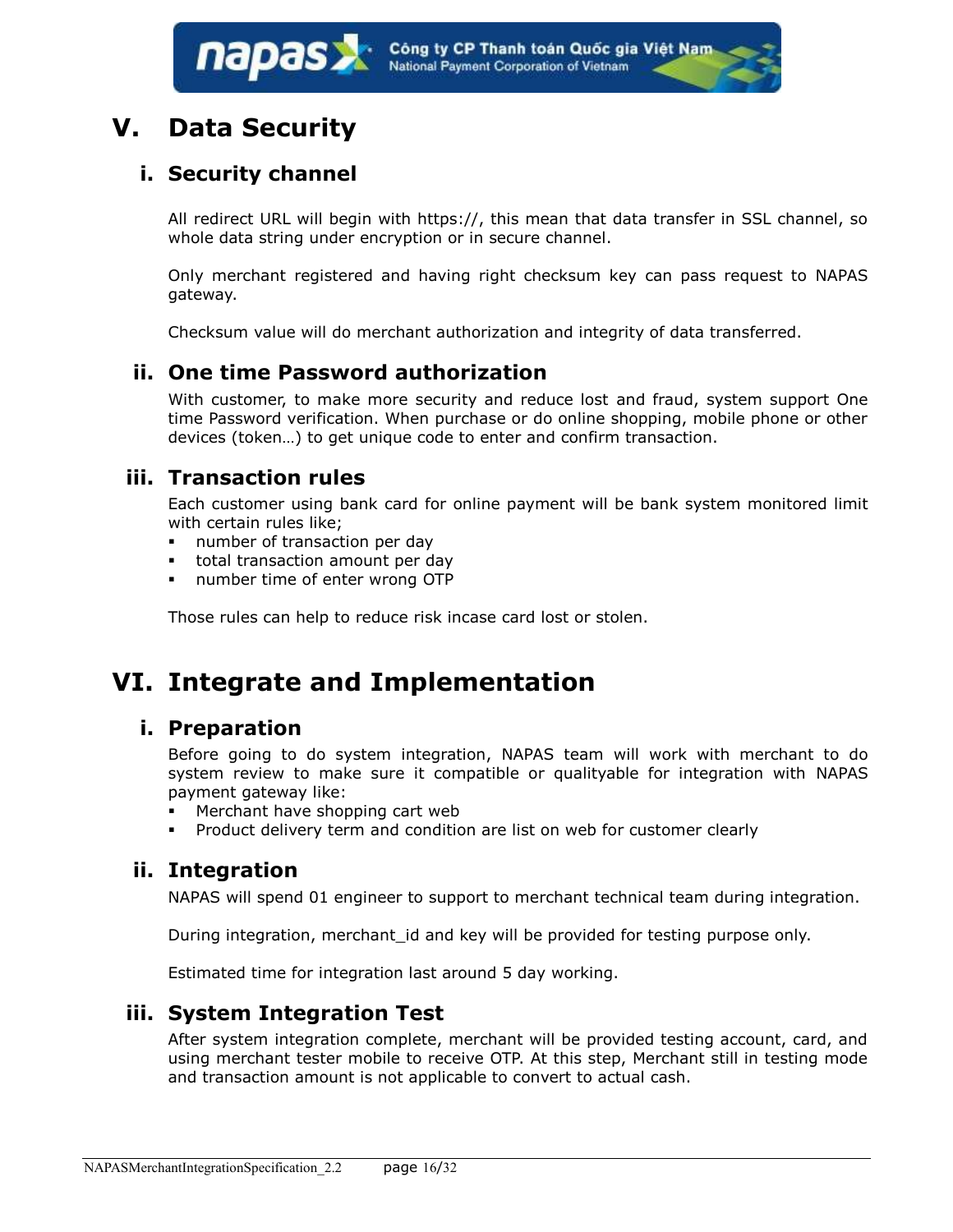The Testing will help system run smoothly before going to user acceptance test phase.

#### <span id="page-16-0"></span>**iv. User Acceptance Test**

To make sure system running well and can cover both good and exceptional case, NAPAS will provide test script (preferred if merchant can add more case).

The UAT time for run through take around 1 week. After that merchant need to sign to UAT minute and confirm that they accept working flow and confirm to move to production later.

During UAT, merchant will be provided user and password to access to Merchant Transaction Monitoring web site to check transaction.

#### <span id="page-16-1"></span>**v. Production Mode**

Before moving merchant to production mode, NAPAS need to receive official letter from merchant writing to request on production mode activate.

At this point in time, new merchant id and checksum key will be generate and send to merchant in two separated packages.

In production mode, merchant will be provided web interface to control their customer transaction. Fraud report will be sent every hour if any.

During production mode, if any charge back or support request, it will be followed by appendix in contract.

## <span id="page-16-2"></span>**VII.QueryDR Transaction**

QueryDR command allows a merchant to search for the current or the most recent transaction receipt. It also queries for unknown transactions (a transaction request for which a response was never received) and failed transactions.

The search is performed on the key - vpc\_MerchTxnRef, so the vpc\_MerchTxnRef field must be a unique value.

If more than one Transaction Response exists with the same vpc\_MerchTxnRef, the most recent Transaction Response is returned.

| <b>Parameter</b>                                                                | <b>Requited</b><br><b>Optional</b>                               | <b>Field type</b> | Length | <b>Example</b><br><b>Value</b> |
|---------------------------------------------------------------------------------|------------------------------------------------------------------|-------------------|--------|--------------------------------|
| The version of the API being used. The current<br>vpc_Version<br>version is 2.2 |                                                                  |                   |        |                                |
|                                                                                 | Required                                                         | Alphanumeric      | 1,8    | 2.2                            |
| vpc_Command                                                                     | Indicates the transaction type. This must be equal to<br>queryDR |                   |        |                                |
|                                                                                 | Required                                                         | Alphanumeric      | 1,16   | queryDR                        |

#### **Request Input Fields are:**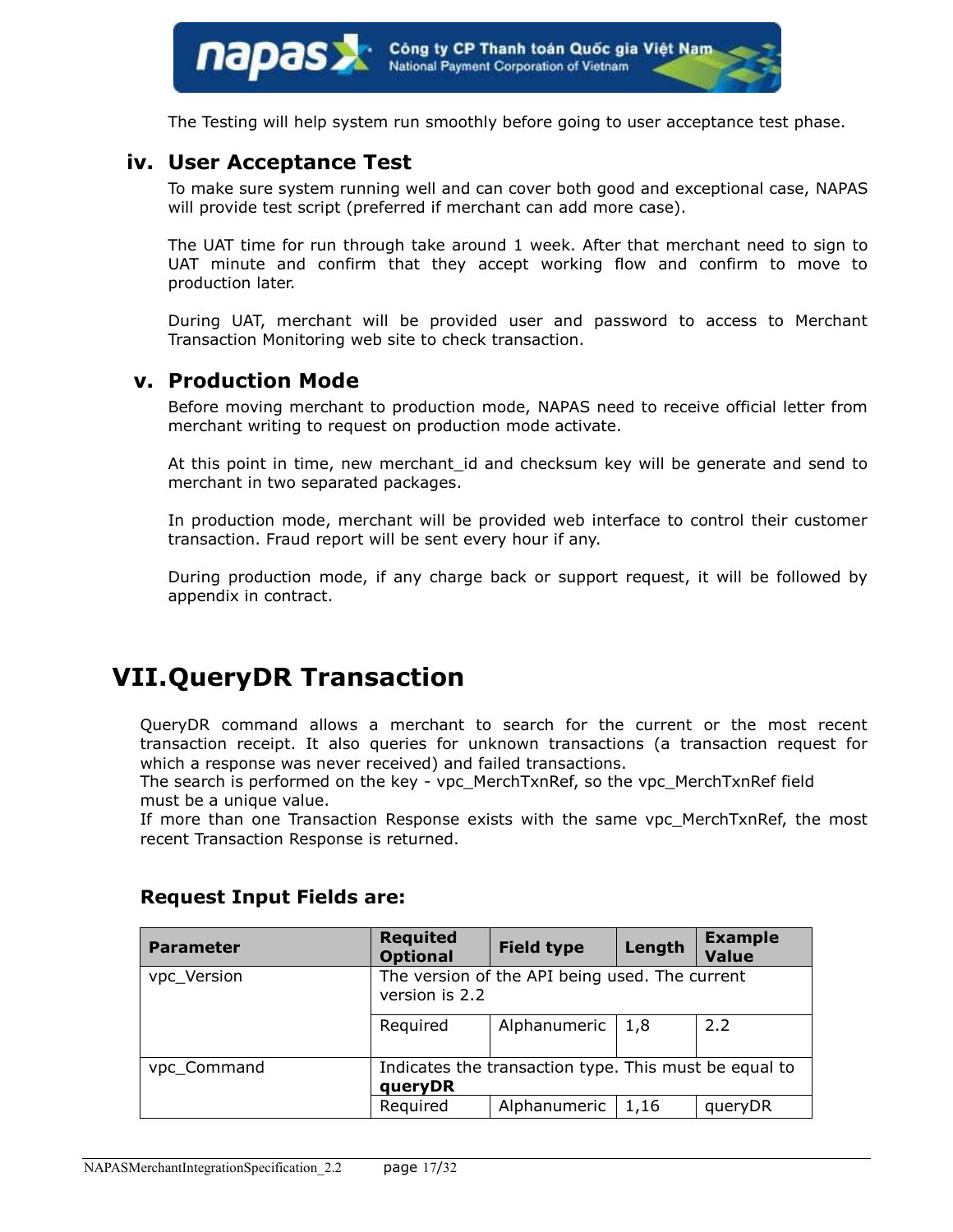| vpc_AccessCode  |                          | The access code authenticates you on the Payment       |      |                                       |
|-----------------|--------------------------|--------------------------------------------------------|------|---------------------------------------|
|                 |                          | Server so that a merchant cannot access another        |      |                                       |
|                 |                          | merchant's MerchantId. The access code is provided     |      |                                       |
|                 |                          | to you when you registered your merchant profile       |      |                                       |
|                 |                          | with your Payment Provider.                            |      |                                       |
|                 | Required                 | Alphanumeric                                           | 8    | d03due3                               |
| vpc_Merchant    |                          | The unique merchant Id assigned to you by your         |      |                                       |
|                 | Payment Provider.        |                                                        |      |                                       |
|                 | Required                 | Alphanumeric                                           | 1,16 | <b>TESTMERCH</b><br>ANT <sub>01</sub> |
| vpc_MerchTxnRef |                          | It is the primary key used to search the progress of a |      |                                       |
|                 |                          | transaction in the event of a communication's failure  |      |                                       |
|                 | where no DR is received. |                                                        |      |                                       |
|                 | Required                 | Alphanumeric                                           | 1,34 | est1234/1                             |
|                 |                          |                                                        |      |                                       |
|                 |                          | Special                                                |      |                                       |
|                 |                          | characters                                             |      |                                       |
| vpc_User        |                          | This field is a special user created to use this       |      |                                       |
|                 | function.                |                                                        |      |                                       |
|                 | Required                 | Alphanumeric                                           | 1,20 | usertest                              |
| vpc Password    |                          | The password used to authorize the AMA user access     |      |                                       |
|                 | to this function.        |                                                        |      |                                       |
|                 | Required                 | Alphanumeric                                           | 1,16 | passtest                              |
| vpc_SecureHash  |                          | Used to check the integrity of the request.            |      |                                       |
|                 | Required                 | Alphanumeric                                           | 32   | 68798ab025                            |
|                 |                          |                                                        |      | 9eb01be7bb                            |
|                 |                          |                                                        |      | e2a80                                 |
|                 |                          |                                                        |      | 7171f83                               |

#### **Transaction Response Fields are:**

**Note:** vpc\_TxnResponseCode and VPC\_Message will always appear in the DR. Other fields may not be returned if the transaction was unsuccessful.

The fields returned in the DR are the same as the original transaction, but includes two additional DR fields. The fields that are included in a DR when using QueryDR are:

| <b>Parameter</b> | <b>Requited</b><br><b>Optional</b>                                                                                                                                                                                                     | <b>Field type</b> | Length | <b>Example</b><br><b>Value</b> |
|------------------|----------------------------------------------------------------------------------------------------------------------------------------------------------------------------------------------------------------------------------------|-------------------|--------|--------------------------------|
| vpc_Version      | The version of the Virtual Payment Client being used.                                                                                                                                                                                  |                   |        |                                |
|                  | Required                                                                                                                                                                                                                               | Alphanumeric      | 1.8    | 2.0                            |
| vpc Locale       | Used in SSL type transactions for specifying the<br>language that is used on the Payment Server pages<br>that are displayed to the cardholder. If the locale is<br>not supplied the Payment Server defined default of<br>'vn' is used. |                   |        |                                |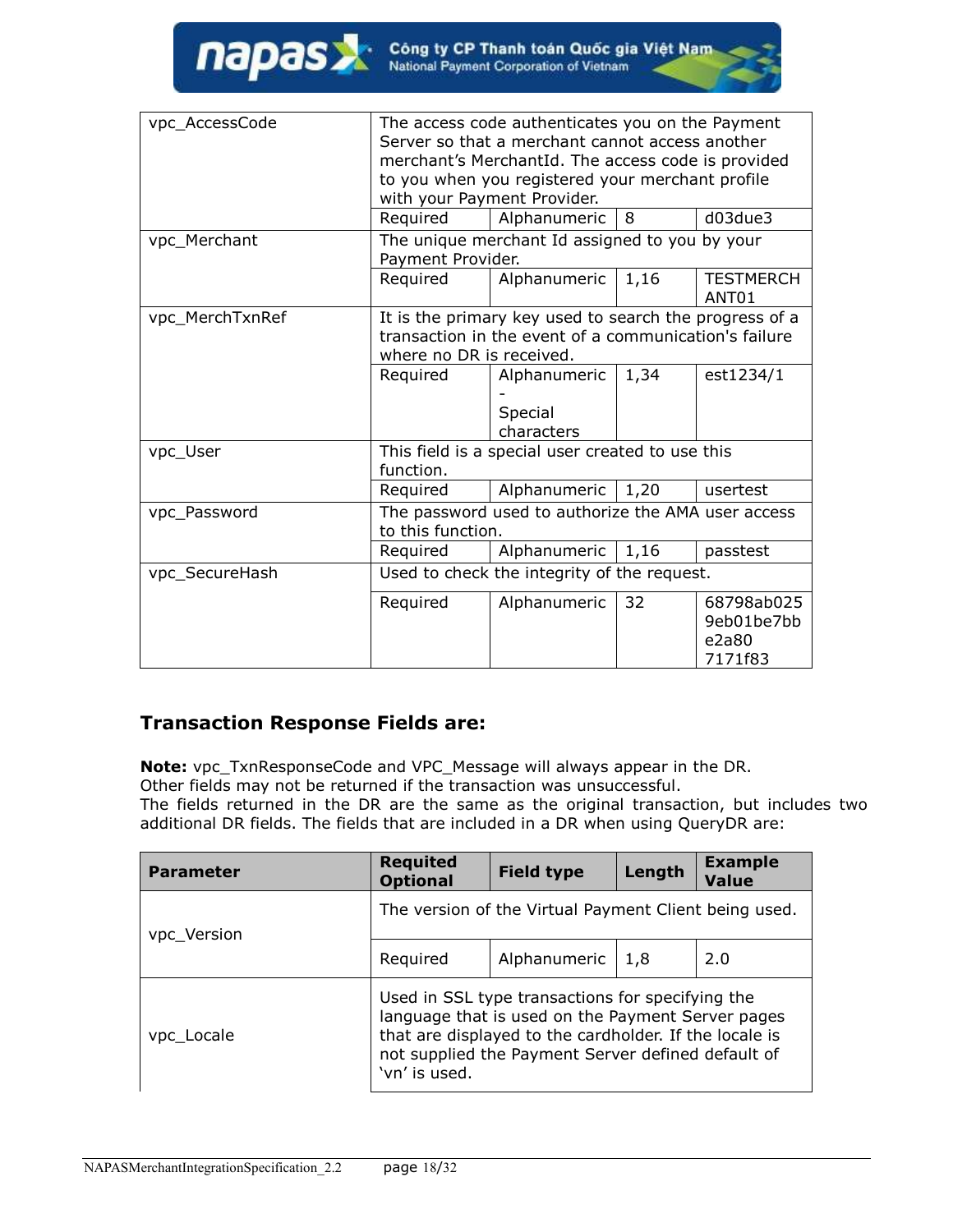|                  | Optional                                                                                                                                                                                                                                                                                                                                                                                    | Alphanumeric                                                                                                                                             | 2,5  | vn                        |  |
|------------------|---------------------------------------------------------------------------------------------------------------------------------------------------------------------------------------------------------------------------------------------------------------------------------------------------------------------------------------------------------------------------------------------|----------------------------------------------------------------------------------------------------------------------------------------------------------|------|---------------------------|--|
| vpc_Command      | The value of the vpc_Comand DO input field that is<br>returned in the DR                                                                                                                                                                                                                                                                                                                    |                                                                                                                                                          |      |                           |  |
|                  | Required                                                                                                                                                                                                                                                                                                                                                                                    | Alphanumeric                                                                                                                                             | 1,16 | queryDR                   |  |
| vpc Merchant     | Payment Provider.                                                                                                                                                                                                                                                                                                                                                                           | The unique merchant Id assigned to you by your                                                                                                           |      |                           |  |
|                  | Required                                                                                                                                                                                                                                                                                                                                                                                    | Alphanumeric                                                                                                                                             | 1,16 | <b>TESTMERCH</b><br>ANT01 |  |
|                  | A unique value created by the merchant to identify<br>the DO. It is used to track the progess of a<br>transaction and allows it to be identified on the<br>Payment Server should a communication's failure<br>occur and the DR is not received.                                                                                                                                             |                                                                                                                                                          |      |                           |  |
| vpc_MerchTxnRef  | It may be in part an order number or invoice number,<br>but it should also reflect the transaction attempt. For<br>example, if a cardholder has insufficient funds on<br>their card and you allow them to repeat the<br>transaction with another credit card. The value may<br>be test1234/1 on the first attempt, test1234/2 on the<br>second attempt and test1234/3 on the third attempt. |                                                                                                                                                          |      |                           |  |
|                  | It can use text made up of any of the base US ASCII<br>characters in the range, hexadecimal20 to 126.                                                                                                                                                                                                                                                                                       |                                                                                                                                                          |      |                           |  |
|                  | Required                                                                                                                                                                                                                                                                                                                                                                                    | Alphanumeric                                                                                                                                             | 1,34 | Test1234/1                |  |
| vpc_Amount       | The amount of the transaction in the smallest<br>currency unit expressed as an integer. For example, if<br>the transaction amount is VND 599.54 then the<br>amount is 59954.                                                                                                                                                                                                                |                                                                                                                                                          |      |                           |  |
|                  | Optional                                                                                                                                                                                                                                                                                                                                                                                    | Alphanumeric                                                                                                                                             | 1,10 | 59954                     |  |
|                  | The currency of the order expressed as an ISO 4217<br>alphanumeric code. This field is case-sensitive and<br>must include uppercase characters only.                                                                                                                                                                                                                                        |                                                                                                                                                          |      |                           |  |
| vpc_CurrencyCode | Payment Provider.                                                                                                                                                                                                                                                                                                                                                                           | The merchant must be configured to accept the<br>currency used in this field. To obtain a list of<br>supported currencies and codes, please contact your |      |                           |  |
|                  | Optional                                                                                                                                                                                                                                                                                                                                                                                    | Alphanumeric                                                                                                                                             | 1,3  | <b>VND</b>                |  |
| vpc_CardType     | A code issued by the Payment Server for the card<br>type used by the cardholder in the transaction. For a<br>list of card type codes, see Card Type Code (see                                                                                                                                                                                                                               |                                                                                                                                                          |      |                           |  |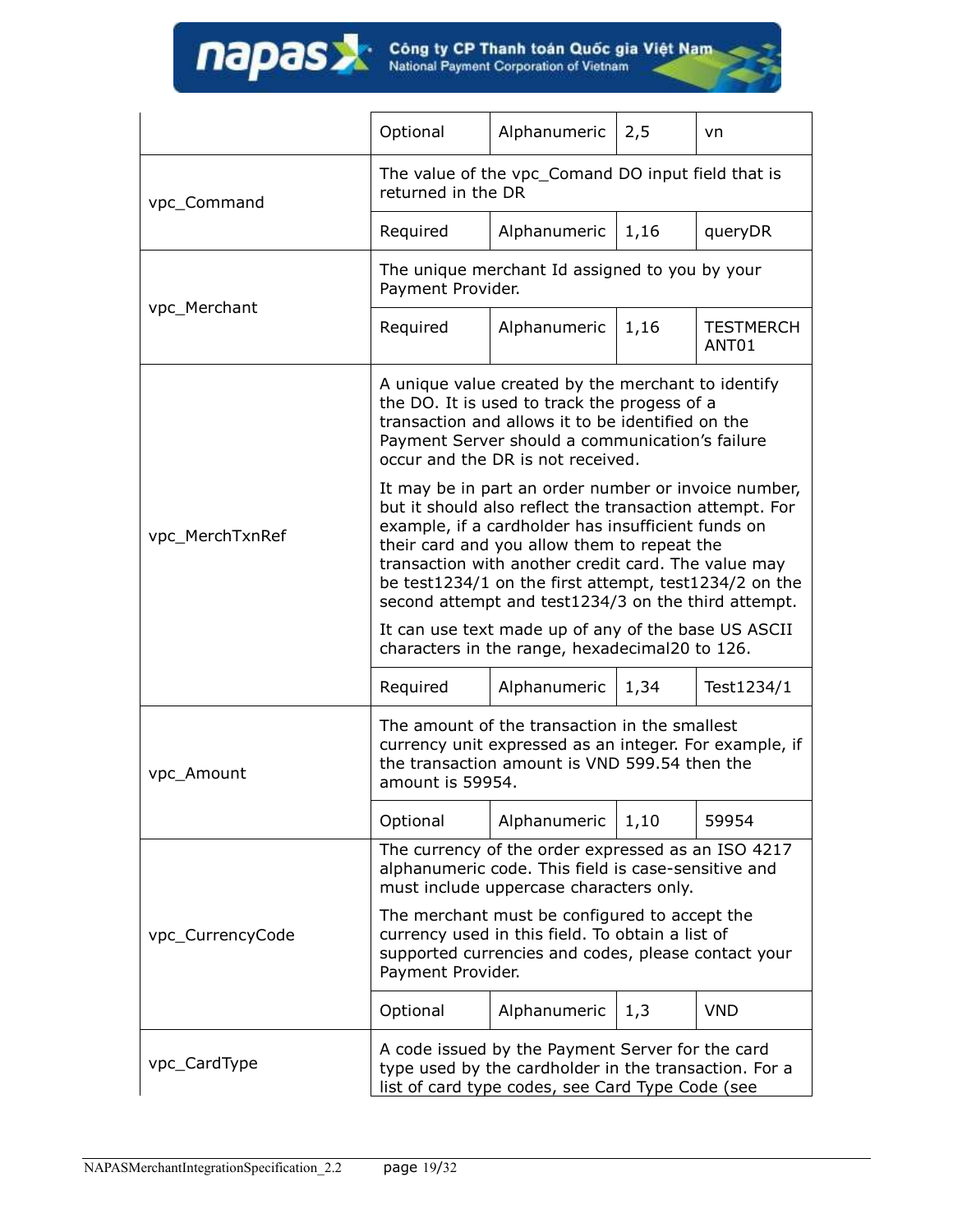

|                                                  | "Card Type Code").                                                                                                                                                                                                                                                                                                         |                                                                                                       |      |          |
|--------------------------------------------------|----------------------------------------------------------------------------------------------------------------------------------------------------------------------------------------------------------------------------------------------------------------------------------------------------------------------------|-------------------------------------------------------------------------------------------------------|------|----------|
|                                                  | Optional                                                                                                                                                                                                                                                                                                                   | Alphanumeric                                                                                          | 1,10 | Visa     |
| vpc_OrderInfo                                    | The merchant's identifier used to identify the order<br>on the Payment Server. For example, a shopping cart<br>number, an order number, or an invoice number.                                                                                                                                                              |                                                                                                       |      |          |
|                                                  | Optional                                                                                                                                                                                                                                                                                                                   | Alphanumeric                                                                                          | 1,34 | Test1234 |
|                                                  |                                                                                                                                                                                                                                                                                                                            | A response code that is generated by the Payment<br>Server to indicate the status of the transaction. |      |          |
| vpc_TxnResponseCode                              | A vpc_TxnResponseCode of "0" (zero) indicates that<br>the transaction was processed successfully and<br>approved by the acquiring bank. Any other value<br>indicates that the transaction was declined (it went<br>through to the banking network) or the transaction<br>failed (it never made it to the banking network). |                                                                                                       |      |          |
|                                                  | table                                                                                                                                                                                                                                                                                                                      | For a list of values, see Returned Response Codes                                                     |      |          |
|                                                  | Required                                                                                                                                                                                                                                                                                                                   | Alphanumeric                                                                                          | 1,2  | 0        |
|                                                  | Payment Server transaction ID (or Shopping<br>Transaction Number) is a unique number generated<br>by the Payment Server for every transaction.                                                                                                                                                                             |                                                                                                       |      |          |
| vpc_TransactionNo                                | It is important to ensure that the TransactionNo is<br>stored for later retrieval. It is used in Merchant<br>Administration as a reference to perform refund<br>transactions.                                                                                                                                              |                                                                                                       |      |          |
|                                                  | This field is not returned for transactions that result<br>in an error condition.                                                                                                                                                                                                                                          |                                                                                                       |      |          |
|                                                  | Optional                                                                                                                                                                                                                                                                                                                   | <b>Numeric</b>                                                                                        | 1,20 | 20090213 |
|                                                  | A value supplied by an acquirer which indicates the<br>batch of transactions that the specific transaction has<br>been grouped with for settlement. It is typically a<br>date in the format YYYYMMDD.                                                                                                                      |                                                                                                       |      |          |
| vpc_BatchNo                                      | due to an error condition.                                                                                                                                                                                                                                                                                                 | This field will not be returned if the transaction fails                                              |      |          |
|                                                  | Optional                                                                                                                                                                                                                                                                                                                   | <b>Numeric</b>                                                                                        | 0,8  | 20100809 |
| vpc_AcqResponseCode                              | Generated by the financial institution to indicate the<br>status of the transaction. The results can vary<br>between institutions so it is advisable to use the<br>vpc_ResponseCode as it is consistent across all                                                                                                         |                                                                                                       |      |          |
| acquirers. It is only included for fault finding |                                                                                                                                                                                                                                                                                                                            |                                                                                                       |      |          |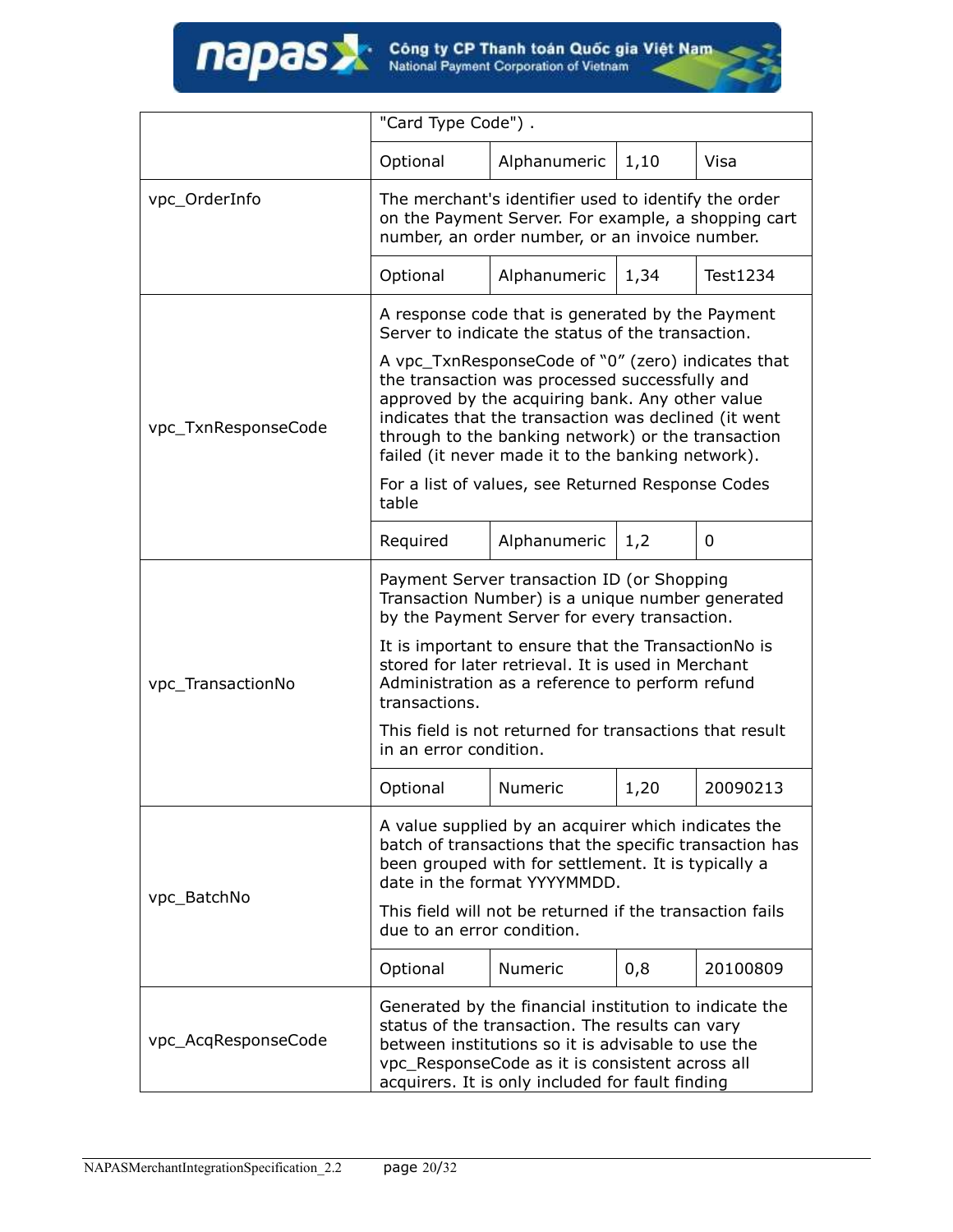|                    | purposes.                                                                                                                                                                                                                                                                          |                                                                                                                                                       |       |                                         |  |
|--------------------|------------------------------------------------------------------------------------------------------------------------------------------------------------------------------------------------------------------------------------------------------------------------------------|-------------------------------------------------------------------------------------------------------------------------------------------------------|-------|-----------------------------------------|--|
|                    |                                                                                                                                                                                                                                                                                    |                                                                                                                                                       |       |                                         |  |
|                    | Optional                                                                                                                                                                                                                                                                           | Alphanumeric                                                                                                                                          | 1,3   | 0                                       |  |
| vpc_Message        | This is a message to indicate what sort of errors the<br>transaction encountered. This field is not provided if<br>vpc_ResponseCode has a value of zero.                                                                                                                           |                                                                                                                                                       |       |                                         |  |
|                    | Optional                                                                                                                                                                                                                                                                           | Alphanumeric                                                                                                                                          | 1,255 | <b>Success</b>                          |  |
| vpc_AdditionalData | <b>Additional Data</b>                                                                                                                                                                                                                                                             |                                                                                                                                                       |       |                                         |  |
|                    | Optional                                                                                                                                                                                                                                                                           | Alphanumeric                                                                                                                                          | 1,255 |                                         |  |
| vpc_CardNumber     |                                                                                                                                                                                                                                                                                    | The number of the card to be used for processing the<br>payment. It can only be a long integer value with no<br>white space or formatting characters. |       |                                         |  |
|                    | Optional                                                                                                                                                                                                                                                                           | <b>Numeric</b>                                                                                                                                        | 15,32 | 9704360000<br>000000028                 |  |
| vpc_CardHolderName | The name of the holder card to be used for<br>processing the payment.                                                                                                                                                                                                              |                                                                                                                                                       |       |                                         |  |
|                    | Optional                                                                                                                                                                                                                                                                           | Alphanumeric                                                                                                                                          | 4,64  | Nguyen Van<br><b>Nam</b>                |  |
| vpc_ExpiredDate    | The expiry date of the card to be processed for<br>payment. The format for this is MMYY, for example,<br>for an expiry date of May 2009, the value would be<br>0509. The value must be expressed as a 4-digit<br>number (integer) with no white space or formatting<br>characters. |                                                                                                                                                       |       |                                         |  |
|                    | Optional                                                                                                                                                                                                                                                                           | <b>Numeric</b>                                                                                                                                        | 4     | 0216                                    |  |
| vpc_3DSXID         | It is a unique transaction identifier that is generated<br>by the merchant to identify the 3DS transaction. It is<br>a 20-byte field that is Base64 encoded to produce a<br>28-character value.                                                                                    |                                                                                                                                                       |       |                                         |  |
|                    | Optional                                                                                                                                                                                                                                                                           | Alphanumeric                                                                                                                                          | 28    | uyPfGIgsoF<br>QhklkIsto+I<br>$FWs92s =$ |  |
| vpc_3DSECI         | The 3-D Secure Electronic Commerce Indicator, which<br>is set to '05' when the cardholder authenticates OK,<br>and '08' when the cardholder is not enrolled. (These<br>values may change depending on the locale or<br>issuer).                                                    |                                                                                                                                                       |       |                                         |  |
|                    | Optional                                                                                                                                                                                                                                                                           | Numeric                                                                                                                                               | 2     | 08                                      |  |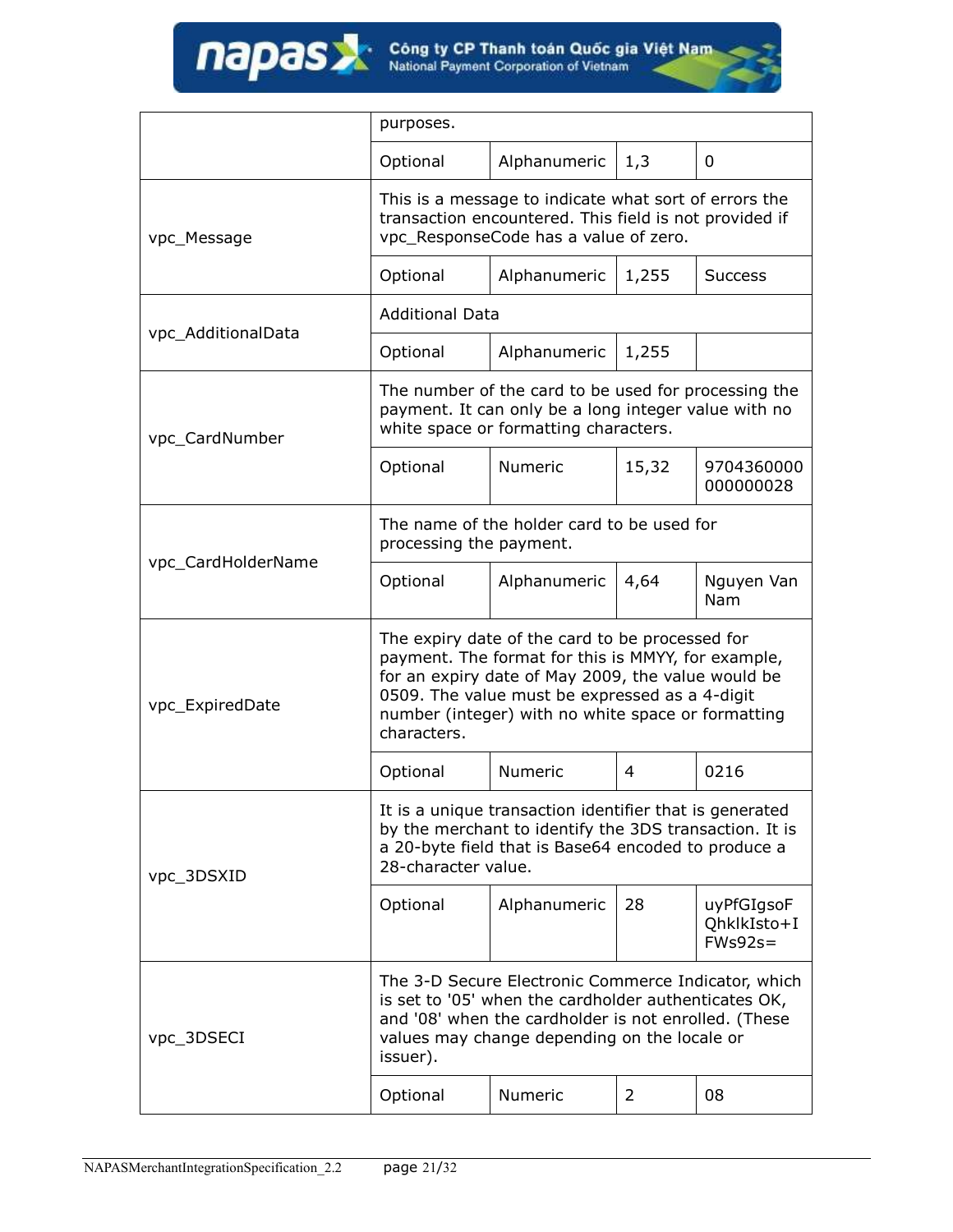

| vpc_VerType    | Either '3DS' or 'SPA'.                       |              |              |                                              |
|----------------|----------------------------------------------|--------------|--------------|----------------------------------------------|
|                | Optional                                     | Alphanumeric | 3,20         | 3DS                                          |
| vpc_VerStatus  | The status codes used by the Payment Server  |              |              |                                              |
|                | Optional                                     | Alphanumeric | $\mathbf{1}$ | N                                            |
| vpc_SecureHash | Used to check the integrity of the response. |              |              |                                              |
|                | Required                                     | Alphanumeric | 32           | 68798ab025<br>9eb01be7bb<br>e2a80<br>7171f83 |

## <span id="page-21-0"></span>**VIII. Refund**

Refund allows you to refund funds for a previous purchase or capture transaction from the merchant's account back to the cardholder's account.

Refunds can only be performed for a previously completed a purchase or capture transaction for the particular order. The merchant can run any number of refund transactions on the original transaction, but cannot refund more than has been obtained via a purchase or capture transaction.

There are two ways to refund the funds:

- 1. Manually using Merchant Administration. This is the simplest method if the merchant does not have many refund transactions.
- 2. Using the Refund command via the directly perform refunds from the merchant's application.

#### **Request Fields**

| <b>Parameter</b> | <b>Requited</b><br><b>Optional</b>                                                                                                                                                                                                           | <b>Field type</b> | Length | <b>Example</b><br><b>Value</b> |
|------------------|----------------------------------------------------------------------------------------------------------------------------------------------------------------------------------------------------------------------------------------------|-------------------|--------|--------------------------------|
| vpc_Version      | The version of the API being used. The current<br>version is 2.1                                                                                                                                                                             |                   |        |                                |
|                  | Required                                                                                                                                                                                                                                     | Alphanumeric      | 1,8    | 2.1                            |
| vpc_Command      | Indicates the transaction type. This must be equal to<br>refund                                                                                                                                                                              |                   |        |                                |
|                  | Required                                                                                                                                                                                                                                     | Alphanumeric      | 1,16   | refund                         |
| vpc_AccessCode   | The access code authenticates you on the Payment<br>Server so that a merchant cannot access another<br>merchant's MerchantId. The access code is provided<br>to you when you registered your merchant profile<br>with your Payment Provider. |                   |        |                                |
|                  | Required                                                                                                                                                                                                                                     | Alphanumeric      | 8      | d03due3                        |
| vpc_Merchant     | The unique merchant Id assigned to you by your<br>Payment Provider.                                                                                                                                                                          |                   |        |                                |
|                  | Required                                                                                                                                                                                                                                     | Alphanumeric      | 1,16   | <b>SMLTEST</b>                 |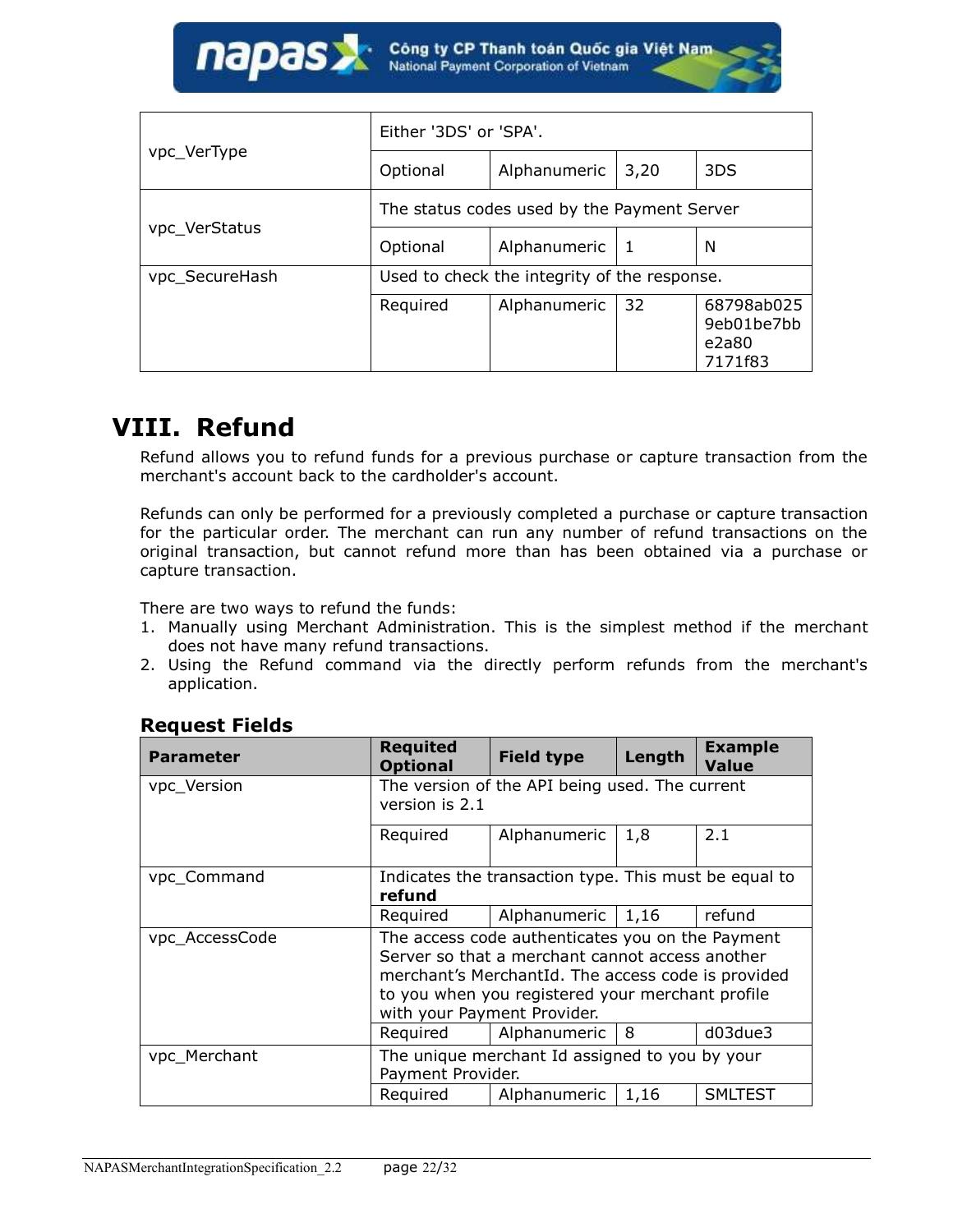| vpc MerchTxnRef   | It is the primary key used to search the progress of a<br>transaction in the event of a communication's failure<br>where no DR is received.                                                                                                                                                                                           |                                                  |                |                                              |
|-------------------|---------------------------------------------------------------------------------------------------------------------------------------------------------------------------------------------------------------------------------------------------------------------------------------------------------------------------------------|--------------------------------------------------|----------------|----------------------------------------------|
|                   | Required                                                                                                                                                                                                                                                                                                                              | Alphanumeric                                     | 1,34           | est1234/1                                    |
|                   |                                                                                                                                                                                                                                                                                                                                       |                                                  |                |                                              |
|                   |                                                                                                                                                                                                                                                                                                                                       | Special<br>characters                            |                |                                              |
| vpc_User          | function.                                                                                                                                                                                                                                                                                                                             | This field is a special user created to use this |                |                                              |
|                   | Required                                                                                                                                                                                                                                                                                                                              | Alphanumeric                                     | 1,20           | usertest                                     |
| vpc_Password      | The password used to authorize the AMA user access<br>to this function.                                                                                                                                                                                                                                                               |                                                  |                |                                              |
|                   | Required                                                                                                                                                                                                                                                                                                                              | Alphanumeric                                     | 1,16           | passtest                                     |
| vpc_TransactionNo | A unique number generated by the Payment Server.<br>It is the reference value of the transaction in the<br>Payment Server. This is the value that must be used<br>for a Refund.                                                                                                                                                       |                                                  |                |                                              |
|                   | Required                                                                                                                                                                                                                                                                                                                              | Numeric                                          | 1,19           | 123456789                                    |
| vpc_Amount        | The amount of the refund transaction in the smallest<br>currency unit expressed as an integer. For example, if<br>the transaction amount is \$49.95 then the amount in<br>cents is 4995.                                                                                                                                              |                                                  |                |                                              |
|                   | Required                                                                                                                                                                                                                                                                                                                              | Alphanumeric                                     | 1,15           |                                              |
| vpc_CurrencyCode  | The currency of the order expressed as an ISO 4217<br>alphanumeric code. This field is case-sensitive and<br>must include uppercase characters only.<br>The merchant must be configured to accept the<br>currency used in this field. To obtain a list of<br>supported currencies and codes, please contact your<br>Payment Provider. |                                                  |                |                                              |
|                   | Optional                                                                                                                                                                                                                                                                                                                              | Alpha                                            | $\overline{3}$ | <b>VND</b>                                   |
| vpc_SecureHash    |                                                                                                                                                                                                                                                                                                                                       | Used to check the integrity of the request.      |                |                                              |
|                   | Required                                                                                                                                                                                                                                                                                                                              | Alphanumeric                                     | 32             | 68798ab025<br>9eb01be7bb<br>e2a80<br>7171f83 |

### **Transaction Response Fields are:**

*Note :* vpc\_TxnResponseCode and VPC\_Message will always appear in the DR. Other fields may not be returned if the transaction was unsuccessful.

| <b>Parameter</b> | <b>Requited</b><br><b>Optional</b>                               | <b>Field type</b>                                     | Length | <b>Example</b><br><b>Value</b> |
|------------------|------------------------------------------------------------------|-------------------------------------------------------|--------|--------------------------------|
| vpc_Version      | The version of the API being used. The current<br>version is 2.1 |                                                       |        |                                |
|                  | Required                                                         | Alphanumeric                                          | 1,8    | 2.1                            |
| vpc_Command      |                                                                  | Indicates the transaction type. This must be equal to |        |                                |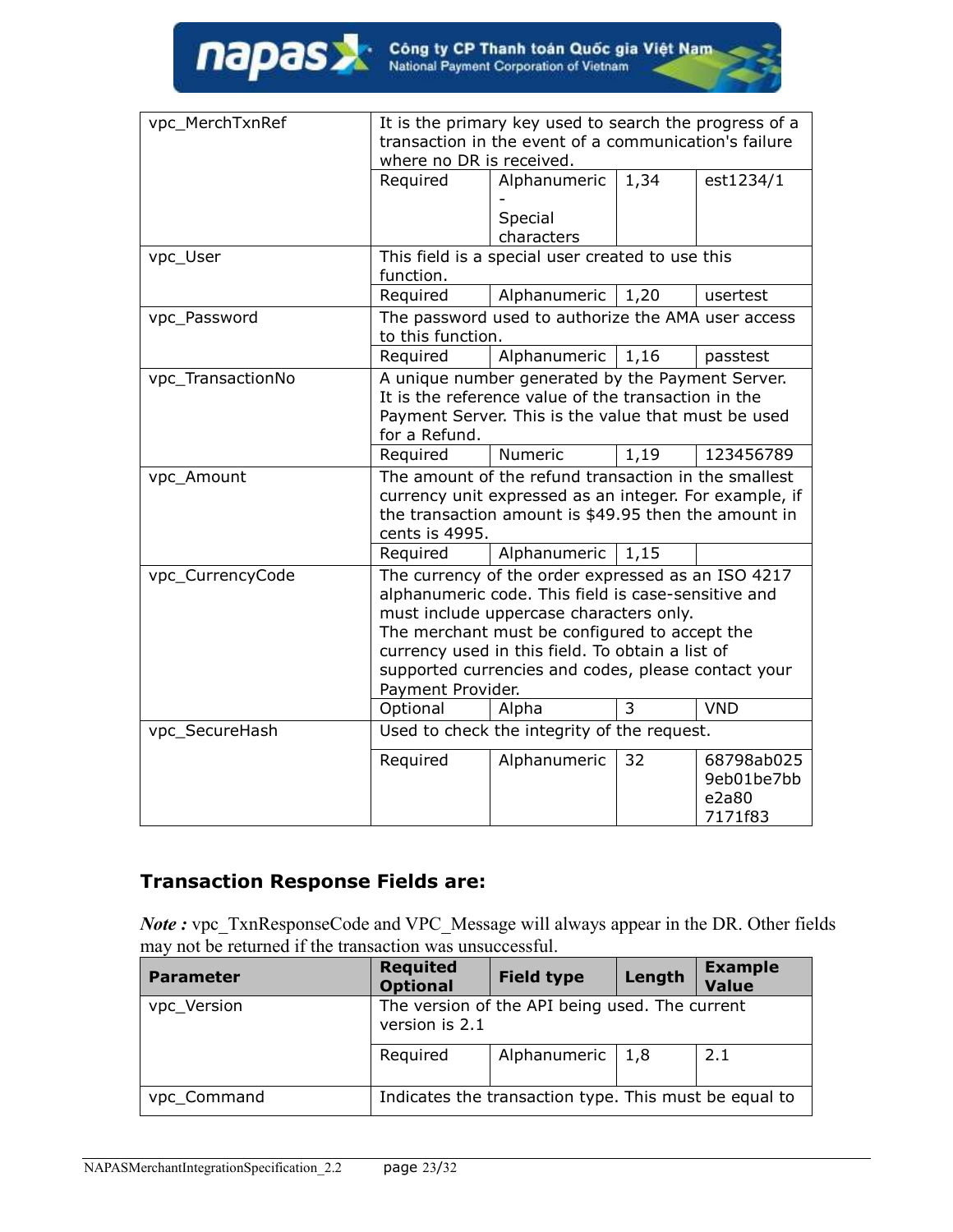|                         | refund                                                                                                                                                                                                                                                                                                                                                                    |                                                                                                                                                                                                                                                     |      |                |
|-------------------------|---------------------------------------------------------------------------------------------------------------------------------------------------------------------------------------------------------------------------------------------------------------------------------------------------------------------------------------------------------------------------|-----------------------------------------------------------------------------------------------------------------------------------------------------------------------------------------------------------------------------------------------------|------|----------------|
|                         | Required                                                                                                                                                                                                                                                                                                                                                                  | Alphanumeric                                                                                                                                                                                                                                        | 1,16 | refund         |
| vpc_Merchant            | Payment Provider.                                                                                                                                                                                                                                                                                                                                                         | The unique merchant Id assigned to you by your                                                                                                                                                                                                      |      |                |
|                         | Required                                                                                                                                                                                                                                                                                                                                                                  | Alphanumeric                                                                                                                                                                                                                                        | 1,16 | <b>SMLTEST</b> |
| vpc_MerchTxnRef         | where no DR is received.                                                                                                                                                                                                                                                                                                                                                  | It is the primary key used to search the progress of a<br>transaction in the event of a communication's failure                                                                                                                                     |      |                |
|                         | Required                                                                                                                                                                                                                                                                                                                                                                  | Alphanumeric                                                                                                                                                                                                                                        | 1,34 | est1234/1      |
|                         |                                                                                                                                                                                                                                                                                                                                                                           | Special<br>characters                                                                                                                                                                                                                               |      |                |
| vpc_OrgTransactionNo    | purchase transaction.                                                                                                                                                                                                                                                                                                                                                     | The transaction reference number of the original                                                                                                                                                                                                    |      |                |
|                         | Required                                                                                                                                                                                                                                                                                                                                                                  | Numeric                                                                                                                                                                                                                                             | 1,19 | 123456789      |
| vpc_RefundTransactionNo | A unique number generated by the Payment Server.<br>It is the reference value of the transaction in the<br>Payment Server. This is the value that must be used<br>for a Refund.                                                                                                                                                                                           |                                                                                                                                                                                                                                                     |      |                |
|                         | Required                                                                                                                                                                                                                                                                                                                                                                  | <b>Numeric</b>                                                                                                                                                                                                                                      | 1,19 | 123456789      |
| vpc_Amount              | The amount of the refund transaction in the smallest<br>currency unit expressed as an integer. For example, if<br>the transaction amount is \$49.95 then the amount in<br>cents is 4995.<br>Alphanumeric<br>Required<br>1,15                                                                                                                                              |                                                                                                                                                                                                                                                     |      |                |
| vpc_CurrencyCode        |                                                                                                                                                                                                                                                                                                                                                                           |                                                                                                                                                                                                                                                     |      |                |
|                         | The currency of the order expressed as an ISO 4217<br>alphanumeric code. This field is case-sensitive and<br>must include uppercase characters only.<br>The merchant must be configured to accept the<br>currency used in this field. To obtain a list of<br>supported currencies and codes, please contact your<br>Payment Provider.                                     |                                                                                                                                                                                                                                                     |      |                |
|                         | Optional                                                                                                                                                                                                                                                                                                                                                                  | Alpha                                                                                                                                                                                                                                               | 3    | <b>VND</b>     |
| vpc_TxnResponseCode     | A response code that is generated by the Payment<br>Server to indicate the status of the transaction. A<br>vpc_TxnResponseCode of "0" (zero) indicates that<br>the transaction was processed successfully and<br>approved by the acquiring bank. Any other value<br>indicates the transaction was declined.<br>See Response Code.<br>Alphanumeric<br>Required<br>0<br>1,2 |                                                                                                                                                                                                                                                     |      |                |
| vpc_AcqResponseCode     |                                                                                                                                                                                                                                                                                                                                                                           | Acquirer's Response Code is generated by the                                                                                                                                                                                                        |      |                |
|                         | for fault finding purposes.<br>Optional                                                                                                                                                                                                                                                                                                                                   | financial institution to indicate the status of the<br>transaction. The results can vary between institutions<br>so it is advisable to use the vpc_TxnResponseCode as<br>it is consistent across all acquirers. It is only included<br>Alphanumeric | 2,3  | 00             |
| vpc_ReceiptNo           |                                                                                                                                                                                                                                                                                                                                                                           | This is also known as the Reference Retrieval Number                                                                                                                                                                                                |      |                |
|                         |                                                                                                                                                                                                                                                                                                                                                                           | (RRN), which is a unique identifier. This value is                                                                                                                                                                                                  |      |                |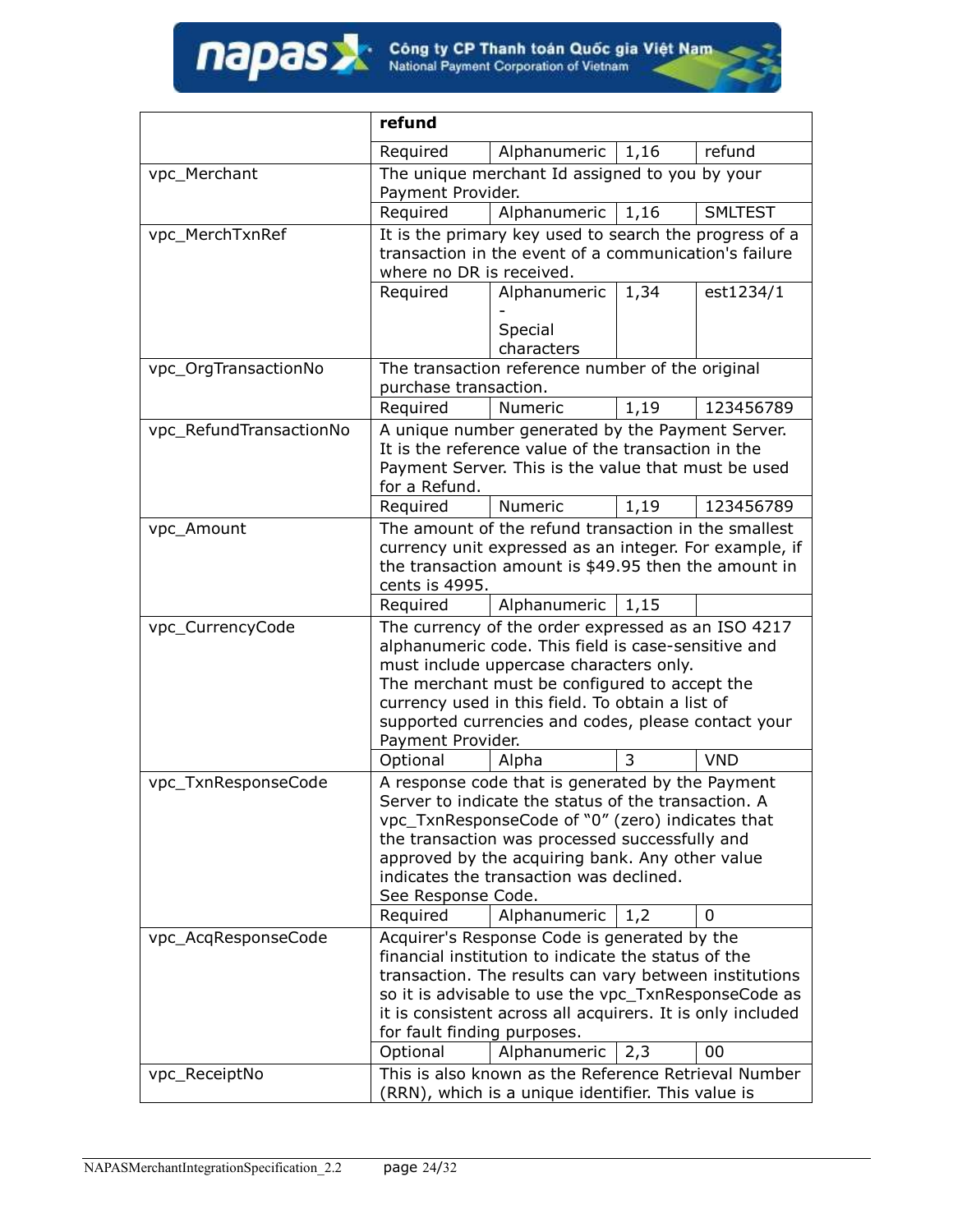|                      | passed back to the cardholder for their records if the                                                                                                                                                                                 |                                                                                                                                                             |      |                                              |
|----------------------|----------------------------------------------------------------------------------------------------------------------------------------------------------------------------------------------------------------------------------------|-------------------------------------------------------------------------------------------------------------------------------------------------------------|------|----------------------------------------------|
|                      |                                                                                                                                                                                                                                        | merchant application does not generate its own                                                                                                              |      |                                              |
|                      | receipt number.                                                                                                                                                                                                                        |                                                                                                                                                             |      |                                              |
|                      | Optional                                                                                                                                                                                                                               | Alphanumeric $ 1,18$                                                                                                                                        |      | RP12345                                      |
| vpc_BatchNo          | A date supplied by an acquirer to indicate when this<br>transaction will be settled. If the batch has today's<br>date then it will be settled the next day. When the<br>acquirer closes the batch at the end of the day, the           |                                                                                                                                                             |      |                                              |
|                      |                                                                                                                                                                                                                                        | date will roll over to the next processing day's date.                                                                                                      |      |                                              |
|                      | Optional                                                                                                                                                                                                                               | Alphanumeric                                                                                                                                                | 1,8  | 20131021                                     |
| vpc AuthorizeId      | Authorization Identification Code issued by the<br>Issuer/Acquirer to approve or deny a transaction.<br>This field is 6-digits maximum and is not returned for<br>transactions that are declined or fail due to an error<br>condition. |                                                                                                                                                             |      |                                              |
|                      | Optional                                                                                                                                                                                                                               | Numeric                                                                                                                                                     | 0,6  | 123456                                       |
| vpc_CardType         | A code issued by the Payment Server for the card<br>type used by the cardholder in the transaction. For a<br>list of card type codes, see Card Type Code table                                                                         |                                                                                                                                                             |      |                                              |
|                      | Optional                                                                                                                                                                                                                               | Alphanumeric                                                                                                                                                | 2,10 | Mastercard                                   |
| vpc_AuthorisedAmount |                                                                                                                                                                                                                                        | The total amount of the original transaction.                                                                                                               |      |                                              |
|                      | Optional                                                                                                                                                                                                                               | Numeric                                                                                                                                                     | 1,15 |                                              |
| vpc_RefundedAmount   |                                                                                                                                                                                                                                        | The amount of the refund transaction request                                                                                                                |      |                                              |
|                      | Optional                                                                                                                                                                                                                               | Numeric                                                                                                                                                     | 1,15 |                                              |
| vpc_TicketNo         |                                                                                                                                                                                                                                        | Allows you to include a ticket number, such as an<br>airline ticket number in the transaction request. The<br>ticket number is stored on the Payment Server |      |                                              |
|                      | Optional                                                                                                                                                                                                                               | Alphanumeric                                                                                                                                                | 1,32 | <b>ABC123</b>                                |
| vpc_SecureHash       |                                                                                                                                                                                                                                        | Used to check the integrity of the request.                                                                                                                 |      |                                              |
|                      | Required                                                                                                                                                                                                                               | Alphanumeric                                                                                                                                                | 32   | 68798ab025<br>9eb01be7bb<br>e2a80<br>7171f83 |

## <span id="page-24-0"></span>**IX. Void Purchase**

napas

Void Purchase allows a purchase merchant to void a purchase transaction that has not been processed by the acquiring institution. It is not available for Auth/Capture mode merchants. This transaction is not possible for Debit and EBT transactions.

The merchant can only run one 'Void Purchase' transaction on the original 'Purchase' transaction as it completely removes the purchase transaction as though it never occurred.

The Admin Void Purchase must be run before the acquiring institution processes the batch containing the original purchase transaction.

Your Payment Provider must enable this function on your Merchant Profile for you to use either of these methods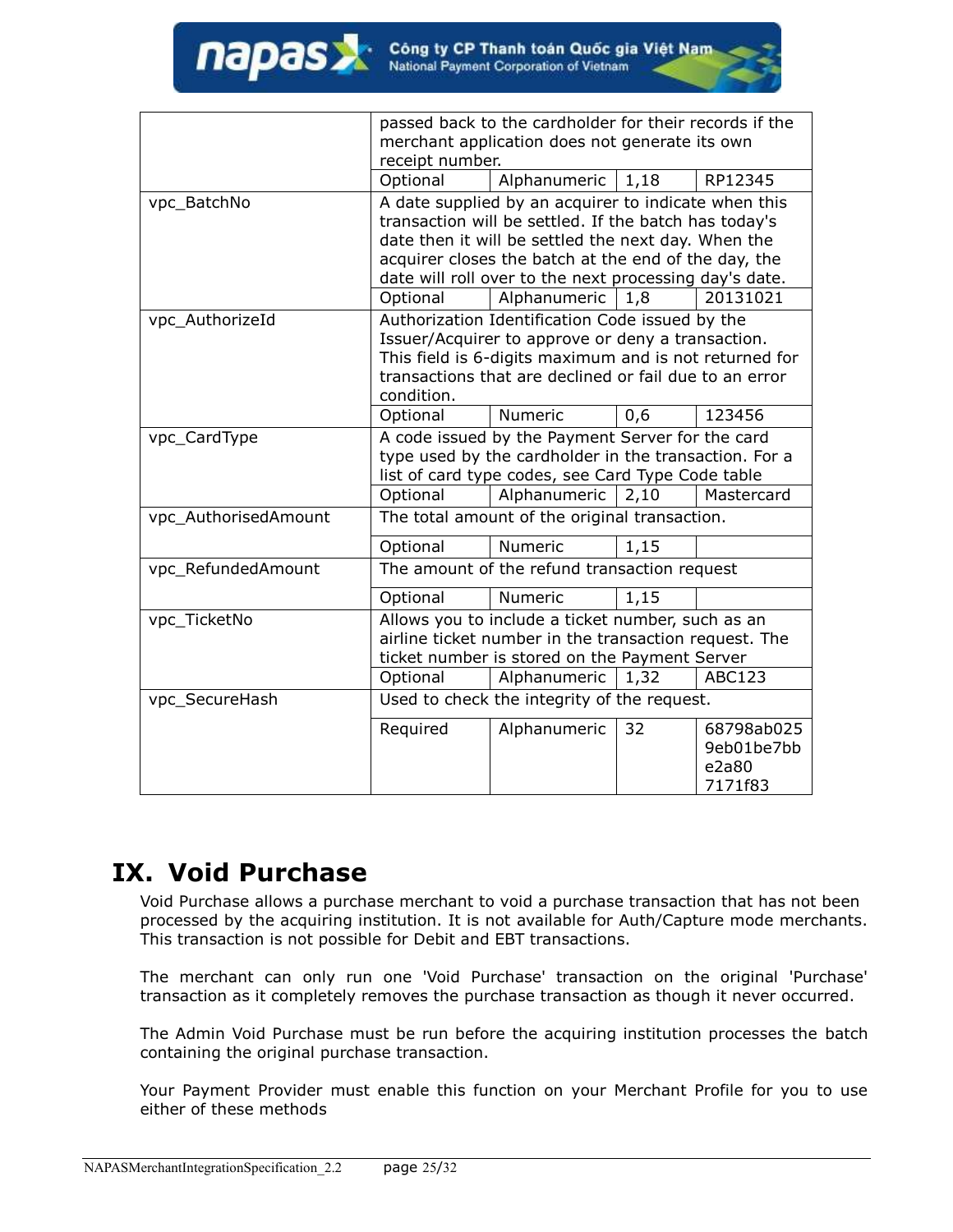+ Using the voidPurchase command via the directly perform refunds from the merchant's application.

### **Request Fields**

| <b>Parameter</b>  | <b>Requited</b><br><b>Optional</b>                                                                                                                                                                                                           | <b>Field type</b>                                     | Length | <b>Example</b><br><b>Value</b>               |
|-------------------|----------------------------------------------------------------------------------------------------------------------------------------------------------------------------------------------------------------------------------------------|-------------------------------------------------------|--------|----------------------------------------------|
| vpc_Version       | version is 2.1                                                                                                                                                                                                                               | The version of the API being used. The current        |        |                                              |
|                   | Required                                                                                                                                                                                                                                     | Alphanumeric                                          | 1,8    | 2.1                                          |
| vpc_Command       | voidPurchase                                                                                                                                                                                                                                 | Indicates the transaction type. This must be equal to |        |                                              |
|                   | Required                                                                                                                                                                                                                                     | Alphanumeric                                          | 1,16   | refund                                       |
| vpc_AccessCode    | The access code authenticates you on the Payment<br>Server so that a merchant cannot access another<br>merchant's MerchantId. The access code is provided<br>to you when you registered your merchant profile<br>with your Payment Provider. |                                                       |        |                                              |
|                   | Required                                                                                                                                                                                                                                     | Alphanumeric                                          | 8      | d03due3                                      |
| vpc_Merchant      | The unique merchant Id assigned to you by your<br>Payment Provider.                                                                                                                                                                          |                                                       |        |                                              |
|                   | Required                                                                                                                                                                                                                                     | Alphanumeric                                          | 1,16   | <b>SMLTEST</b>                               |
| vpc_MerchTxnRef   | It is the primary key used to search the progress of a<br>transaction in the event of a communication's failure<br>where no DR is received.                                                                                                  |                                                       |        |                                              |
|                   | Required                                                                                                                                                                                                                                     | Alphanumeric<br>Special<br>characters                 | 1,34   | est1234/1                                    |
| vpc_User          | function.                                                                                                                                                                                                                                    | This field is a special user created to use this      |        |                                              |
|                   | Required                                                                                                                                                                                                                                     | Alphanumeric                                          | 1,20   | usertest                                     |
| vpc_Password      | to this function.                                                                                                                                                                                                                            | The password used to authorize the AMA user access    |        |                                              |
|                   | Required                                                                                                                                                                                                                                     | Alphanumeric                                          | 1,16   | passtest                                     |
| vpc_TransactionNo | Purchase transaction.                                                                                                                                                                                                                        | The transaction reference number of the original      |        |                                              |
|                   | Required                                                                                                                                                                                                                                     | Numeric                                               | 1,19   | 123456789                                    |
| vpc_SecureHash    |                                                                                                                                                                                                                                              | Used to check the integrity of the request.           |        |                                              |
|                   | Required                                                                                                                                                                                                                                     | Alphanumeric                                          | 32     | 68798ab025<br>9eb01be7bb<br>e2a80<br>7171f83 |

### **Transaction Response Fields are:**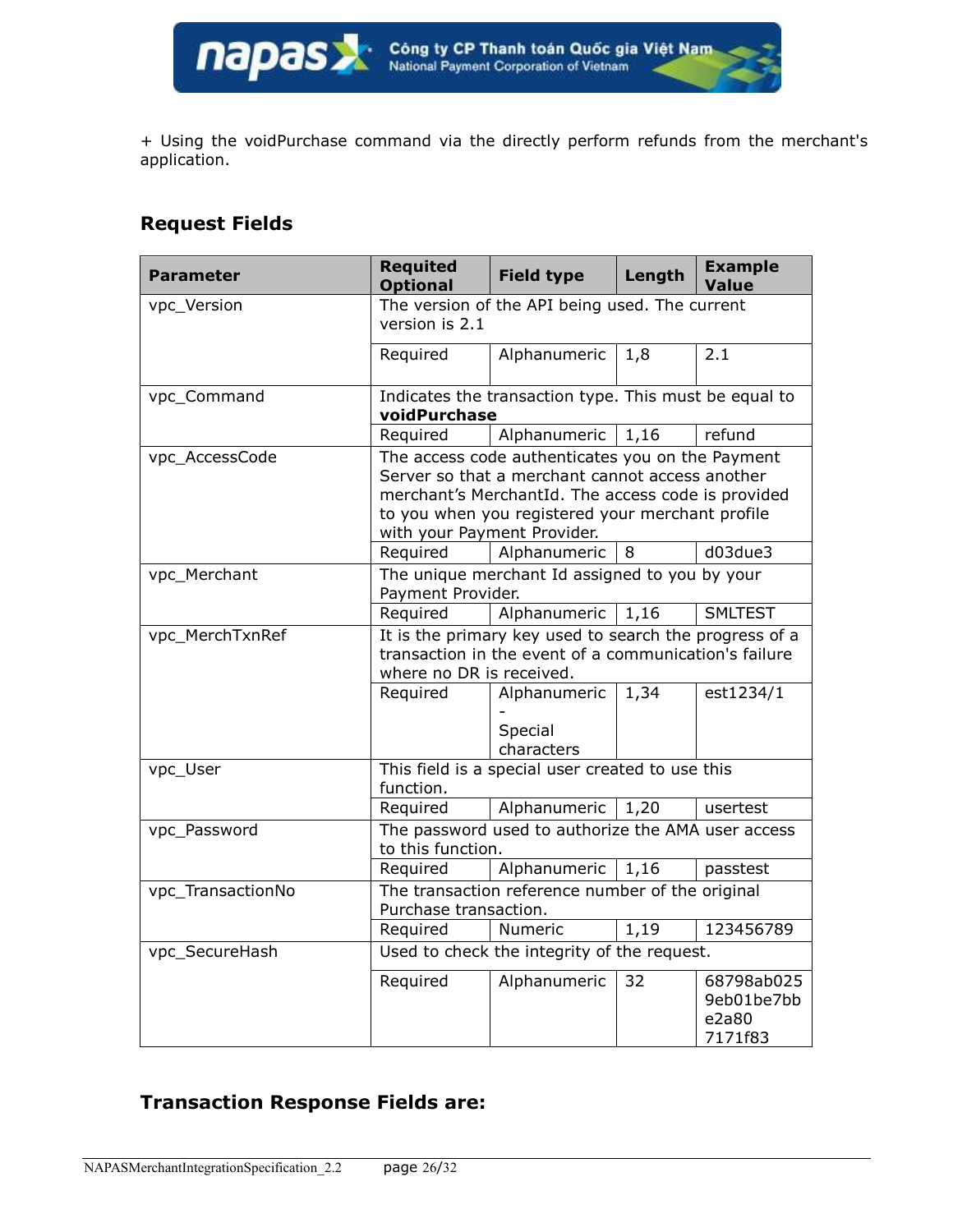*Note :* vpc\_TxnResponseCode and VPC\_Message will always appear in the DR. Other fields may not be returned if the transaction was unsuccessful.

| <b>Parameter</b>      | Requited<br><b>Optional</b>                                                                                                                                                                                                                                                                                                                                     | <b>Field type</b>                                    | Length | <b>Example</b><br><b>Value</b> |
|-----------------------|-----------------------------------------------------------------------------------------------------------------------------------------------------------------------------------------------------------------------------------------------------------------------------------------------------------------------------------------------------------------|------------------------------------------------------|--------|--------------------------------|
| vpc_Version           | The version of the API being used. The current<br>version is 2.1                                                                                                                                                                                                                                                                                                |                                                      |        |                                |
|                       | Required                                                                                                                                                                                                                                                                                                                                                        | Alphanumeric                                         | 1,8    | 2.1                            |
| vpc_Command           | Indicates the transaction type. This must be equal to<br>voidPurchase                                                                                                                                                                                                                                                                                           |                                                      |        |                                |
|                       | Required                                                                                                                                                                                                                                                                                                                                                        | Alphanumeric                                         | 1,16   | voidPurchas<br>e               |
| vpc_Merchant          | The value of the vpc_Merchant input field returned in<br>the DR.                                                                                                                                                                                                                                                                                                |                                                      |        |                                |
|                       | Required                                                                                                                                                                                                                                                                                                                                                        | Alphanumeric                                         | 1,16   | <b>SMLTEST</b>                 |
| vpc_MerchTxnRef       | The value of the vpc_MerchTxnRef field returned in<br>the DR.                                                                                                                                                                                                                                                                                                   |                                                      |        |                                |
|                       | Required                                                                                                                                                                                                                                                                                                                                                        | Alphanumeric<br>Special                              | 1,34   | est1234/1                      |
|                       |                                                                                                                                                                                                                                                                                                                                                                 | characters                                           |        |                                |
| vpc_OrgTransactionNo  | The transaction reference number of the original<br>purchase transaction.                                                                                                                                                                                                                                                                                       |                                                      |        |                                |
|                       | Required                                                                                                                                                                                                                                                                                                                                                        | Numeric                                              | 1,19   | 123456789                      |
| vpc_VoidTransactionNo | A unique number generated by the Payment Server.<br>It is the reference value of the transaction in the<br>Payment Server. This is the value that must be used<br>for a Void Purchase.                                                                                                                                                                          |                                                      |        |                                |
|                       | Required                                                                                                                                                                                                                                                                                                                                                        | Numeric                                              | 1,19   | 123456789                      |
| vpc_Message           | have encountered.                                                                                                                                                                                                                                                                                                                                               | A message to indicate any errors the transaction may |        |                                |
|                       | Optional                                                                                                                                                                                                                                                                                                                                                        | Alphanumeric                                         | 10,200 |                                |
| vpc_TxnResponseCode   | A response code that is generated by the Payment<br>Server to indicate the status of the transaction. A<br>vpc_ResponseCode of "0" (zero) indicates that the<br>transaction was processed successfully and approved<br>by the acquiring bank. Any other value indicates the<br>transaction was declined.<br>See Response Code.<br>Alphanumeric<br>Required<br>0 |                                                      |        |                                |
|                       |                                                                                                                                                                                                                                                                                                                                                                 |                                                      | 1,2    |                                |
| vpc_AcqResponseCode   | Acquirer's Response Code is generated by the<br>financial institution to indicate the status of the<br>transaction. The results can vary between institutions<br>so it is advisable to use the vpc_TxnResponseCode as<br>it is consistent across all acquirers. It is only included<br>for fault finding purposes.                                              |                                                      |        |                                |
|                       | Optional                                                                                                                                                                                                                                                                                                                                                        | Alphanumeric                                         | 2,3    | 00                             |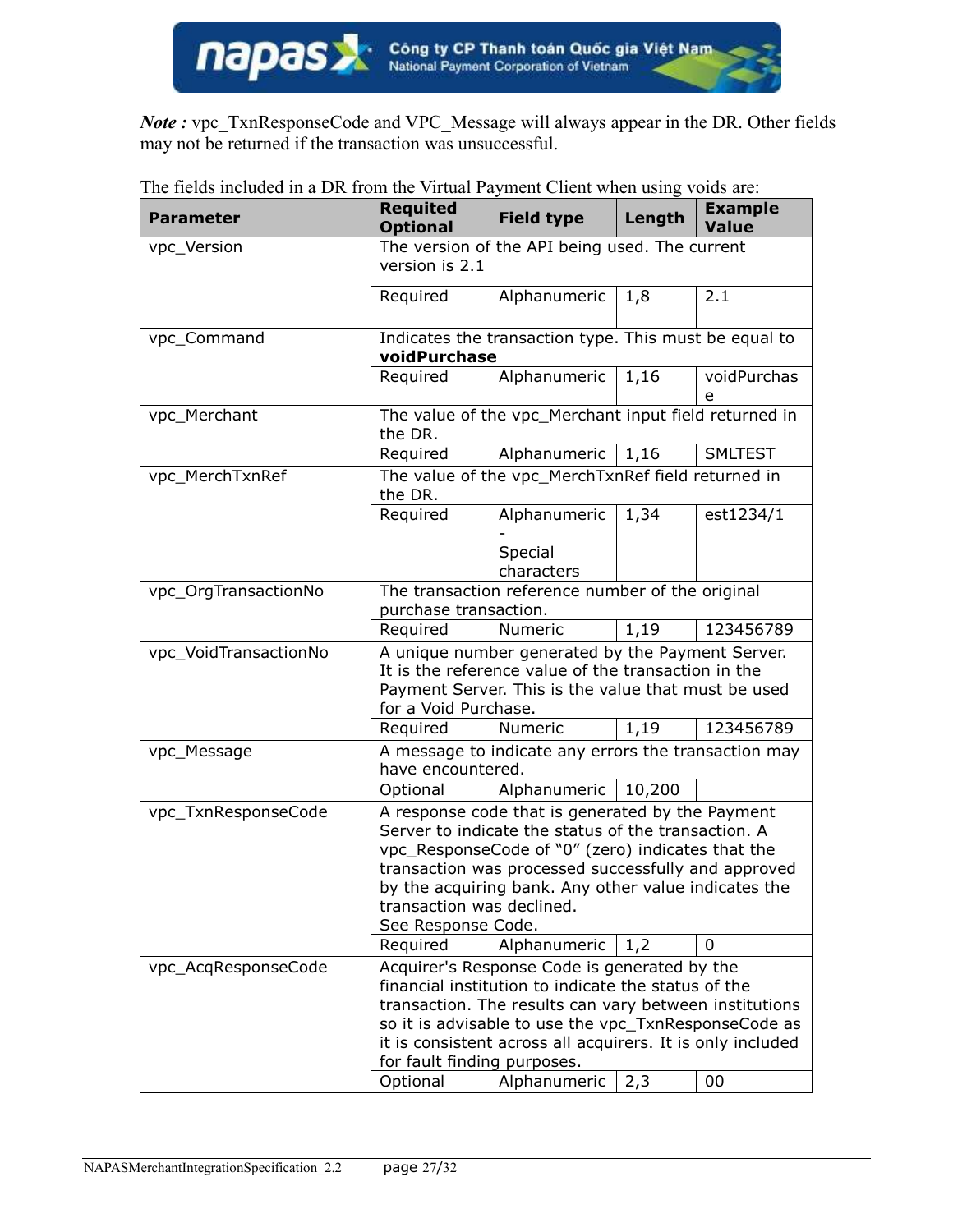| vpc_ReceiptNo        | This is also known as the Reference Retrieval Number                                     |                                                        |      |            |
|----------------------|------------------------------------------------------------------------------------------|--------------------------------------------------------|------|------------|
|                      | (RRN), which is a unique identifier. This value is                                       |                                                        |      |            |
|                      | passed back to the cardholder for their records if the                                   |                                                        |      |            |
|                      | merchant application does not generate its own                                           |                                                        |      |            |
|                      | receipt number.                                                                          |                                                        |      |            |
|                      | Optional                                                                                 | Alphanumeric                                           | 1,18 | RP12345    |
| vpc_BatchNo          |                                                                                          | A date supplied by an acquirer to indicate when this   |      |            |
|                      | transaction will be settled. If the batch has today's                                    |                                                        |      |            |
|                      |                                                                                          | date then it will be settled the next day. When the    |      |            |
|                      |                                                                                          | acquirer closes the batch at the end of the day, the   |      |            |
|                      |                                                                                          | date will roll over to the next processing day's date. |      |            |
|                      | Optional                                                                                 | Alphanumeric                                           | 1,8  | 20131021   |
| vpc_AuthorizeId      | A code issued by the acquiring bank to approve or                                        |                                                        |      |            |
|                      |                                                                                          | deny the transaction. This may not always be upplied   |      |            |
|                      | by all acquirers.                                                                        |                                                        |      |            |
|                      | Optional                                                                                 | Numeric                                                | 1,12 | ABC12345   |
| vpc_CardType         |                                                                                          | A code issued by the Payment Server for the card       |      |            |
|                      |                                                                                          | type used by the cardholder in the transaction. For a  |      |            |
|                      |                                                                                          | list of card type codes, see Card Type Code table      |      |            |
|                      | Optional                                                                                 | Alphanumeric                                           | 2,10 | Mastercard |
| vpc_AuthorisedAmount | The net amount of the original purchase transaction.<br>If successful, this should be 0. |                                                        |      |            |
|                      |                                                                                          |                                                        |      |            |
|                      | Optional                                                                                 | Numeric                                                | 1,12 | 4996       |
| vpc_RefundedAmount   | The net refunded amount in the smallest currency                                         |                                                        |      |            |
|                      |                                                                                          | unit expressed as an integer                           |      |            |
|                      | Optional                                                                                 | Numeric                                                | 1,15 | 4996       |
| vpc_TicketNo         | Use to include a ticket number, such as an airline                                       |                                                        |      |            |
|                      |                                                                                          | ticket number in the DO. The ticket number is stored   |      |            |
|                      | on the Payment Server database for that transaction.                                     |                                                        |      |            |
|                      | The ticket number is stored on the Payment Server                                        |                                                        |      |            |
|                      |                                                                                          | database for that transaction and returned in the DR   |      |            |
|                      | for refunds.                                                                             |                                                        |      |            |
|                      | Optional                                                                                 | Alphanumeric                                           | 1,32 | ABC123     |
| vpc_CapturedAmount   | The net captured amount. In a successful void<br>purchase, this should be 0              |                                                        |      |            |
|                      |                                                                                          |                                                        |      |            |
|                      | Optional                                                                                 | Alpha                                                  | 3    | <b>VND</b> |
| vpc_SecureHash       |                                                                                          | Used to check the integrity of the request.            |      |            |
|                      | Required                                                                                 | Alphanumeric                                           | 32   | 68798ab025 |
|                      |                                                                                          |                                                        |      | 9eb01be7bb |
|                      |                                                                                          |                                                        |      | e2a80      |
|                      |                                                                                          |                                                        |      | 7171f83    |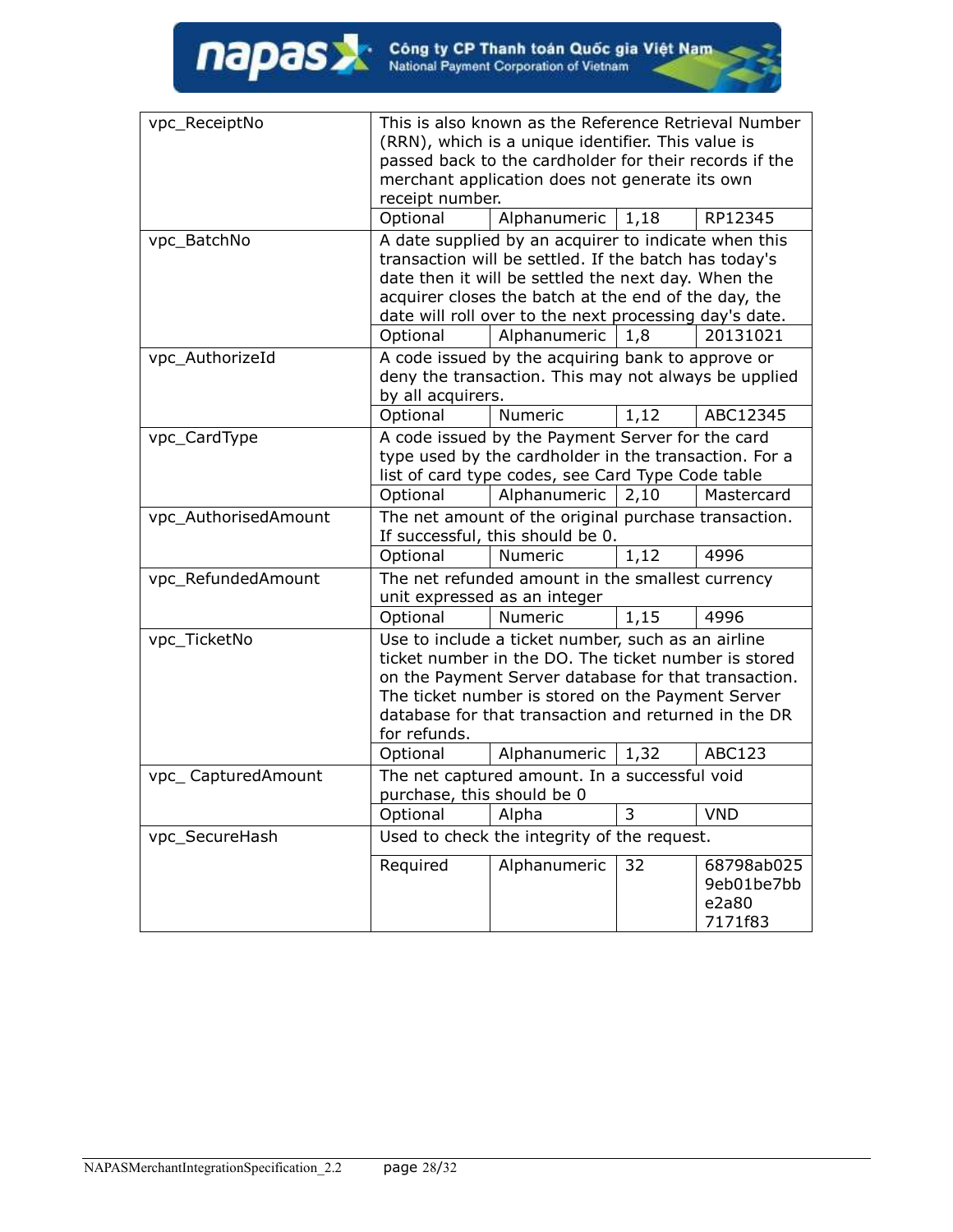

## <span id="page-28-0"></span>**X. Bypass Card Selection Page on the Payment Server**

This is used in 3-Party Payments to bypass the Payment Server payments page that displays the logos of all the cards the payment processor will accept.

#### **DO Fields - Bypass Card Selection Page**

The fields that are included in a DO when using Bypass Card Selection are:

| <b>Parameter</b>   | <b>Requited</b><br><b>Optional</b>                                                                                                                                               | <b>Field type</b> | Length | <b>Example Value</b> |
|--------------------|----------------------------------------------------------------------------------------------------------------------------------------------------------------------------------|-------------------|--------|----------------------|
|                    | Indicates the payment gateway type. Be equal<br>ATM - identified transactions made on the domestic card<br>gateway.                                                              |                   |        |                      |
| vpc_PaymentGateway | INT - identified transactions made on the international card<br>gateway.                                                                                                         |                   |        |                      |
|                    | Optional                                                                                                                                                                         | Alphanumeric      | 1,10   | <b>ATM</b>           |
| vpc_CardType       | A code issued by the Payment Server for the card type used<br>by the cardholder in the transaction. For a list of card type<br>codes, see Card Type Code (see "Card Type Code"). |                   |        |                      |
|                    | Optional                                                                                                                                                                         | Alphanumeric      | 1,10   | Visa                 |

### **Card Type Code**

| <b>Code - International card</b> | <b>Name</b>             |
|----------------------------------|-------------------------|
| Visa                             | Visa Card               |
| Mastercard                       | Master Card             |
| Amex                             | <b>American Express</b> |
| JCB                              | 1CB                     |

| <b>Code - Domestic card</b> | <b>Name</b>   |
|-----------------------------|---------------|
| <b>VCB</b>                  | Vietcombank   |
| TCB                         | Techcombank   |
| VIB                         | VIB Bank      |
| ABB                         | ABBank        |
| <b>STB</b>                  | Sacombank     |
| <b>MSB</b>                  | Maritime Bank |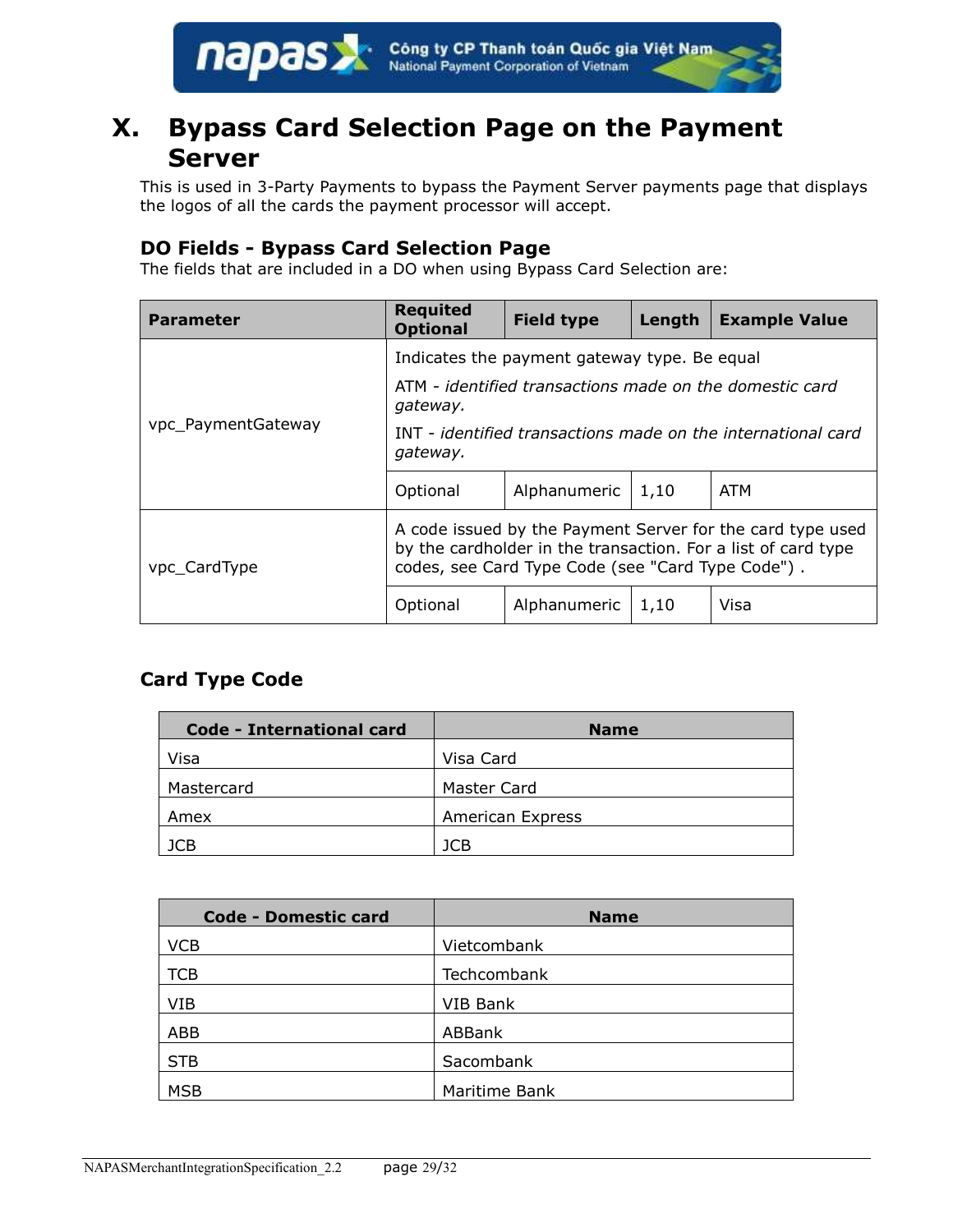| <b>NVB</b>  | Navibank           |
|-------------|--------------------|
| <b>CTG</b>  | Vietinbank         |
| <b>DAB</b>  | DongABank          |
| <b>HDB</b>  | <b>HDBank</b>      |
| <b>VAB</b>  | VietABank          |
| <b>VPB</b>  | <b>VPBank</b>      |
| <b>ACB</b>  | <b>ACB</b>         |
| MB          | <b>MBBank</b>      |
| <b>GPB</b>  | GPBank             |
| EIB         | Eximbank           |
| OJB         | <b>OceanBank</b>   |
| <b>NASB</b> | <b>BacABank</b>    |
| <b>OCB</b>  | <b>OricomBank</b>  |
| <b>TPB</b>  | <b>TPBank</b>      |
| LPB         | LienVietPostBank   |
| <b>SEAB</b> | Seabank            |
| <b>BIDV</b> | <b>BIDV</b>        |
| <b>VARB</b> | AgriBank           |
| <b>BVB</b>  | <b>BaoVietBank</b> |
| <b>SHB</b>  | <b>SHB</b>         |
| <b>KLB</b>  | KienLongBank       |
| <b>SCB</b>  | <b>SCB</b>         |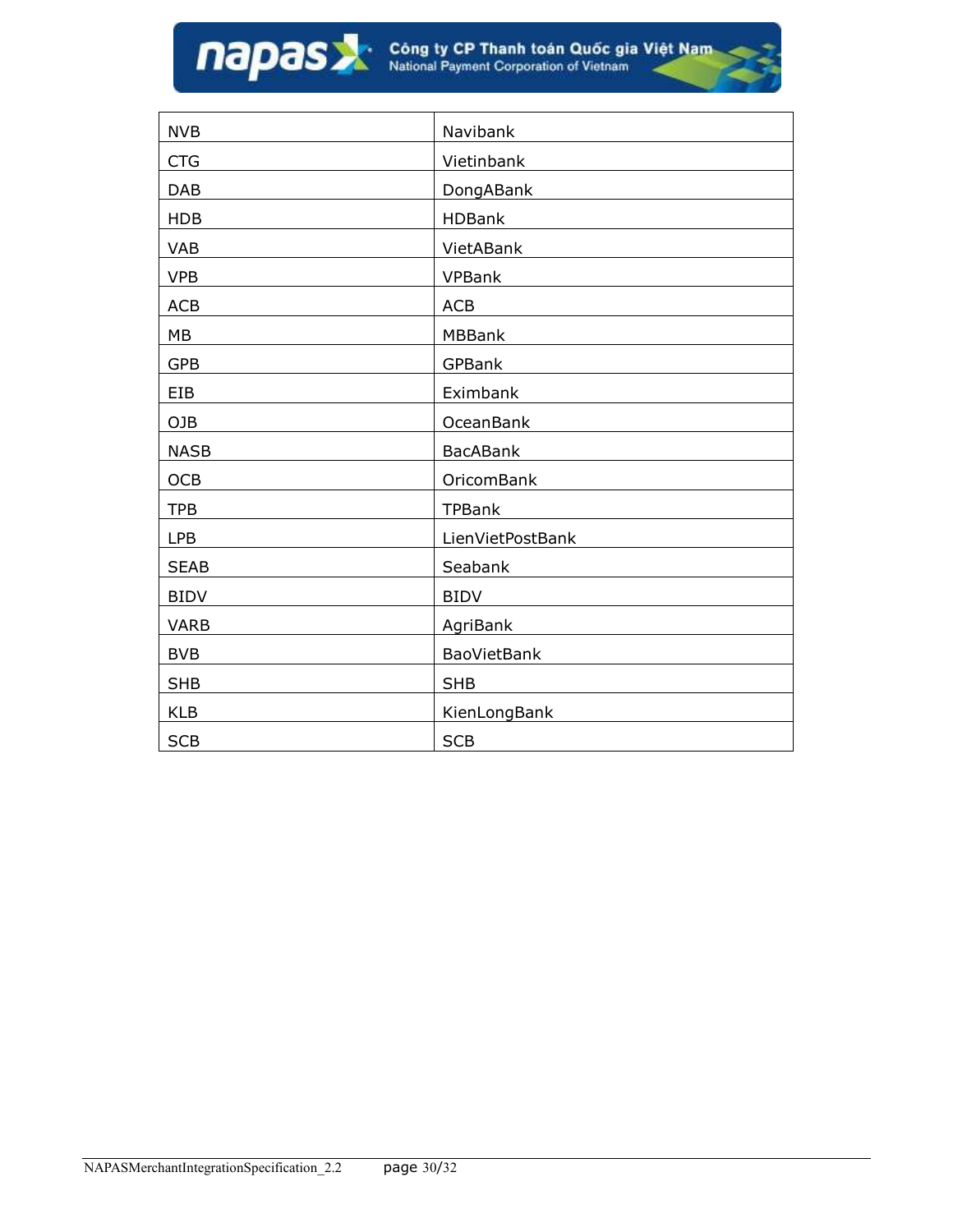

## <span id="page-30-0"></span>**XI. Test Environment**

#### **NAPAS Payment Gateway**

|              | Virtual Payment Client URL: https://sandbox.napas.com.vn/gateway/vpcpay.do |
|--------------|----------------------------------------------------------------------------|
| Merchant ID: | <b>SMLTEST</b>                                                             |
| Access Code: | <b>ECAFAB</b>                                                              |
| Secure Hash: | 198BE3F2E8C75A53F38C1C4A5B6DBA27                                           |

#### **QueryDR**

|              | Virtual Payment Client URL: https://sandbox.napas.com.vn/gateway/vpcdps |
|--------------|-------------------------------------------------------------------------|
| Merchant ID: | <b>SMLTEST</b>                                                          |
| Access Code: | <b>ECAFAB</b>                                                           |
| Username:    | usertest                                                                |
| Password:    | passtest                                                                |
| Secure Hash: | 198BE3F2E8C75A53F38C1C4A5B6DBA27                                        |

#### **Refund**

|              | Virtual Payment Client URL: https://sandbox.napas.com.vn/gateway/vpcdps |
|--------------|-------------------------------------------------------------------------|
| Merchant ID: | <b>SMLTEST</b>                                                          |
| Access Code: | <b>ECAFAB</b>                                                           |
| Username:    | usertest                                                                |
| Password:    | passtest                                                                |
| Secure Hash: | 198BE3F2E8C75A53F38C1C4A5B6DBA27                                        |

#### **Domestic cards test**

| Card Name:    | NGUYEN VAN A     |
|---------------|------------------|
| Card Number:  | 9704000000000018 |
| Card Expdate: | 03/07            |

#### **2. Card Lock**

| Card Name:    | NGUYEN VAN A     |
|---------------|------------------|
| Card Number:  | 9704000000000026 |
| Card Expdate: | 03/07            |

#### **3. Not sufficient funds**

| Card Name:    | NGUYEN VAN A     |
|---------------|------------------|
| Card Number:  | 9704000000000034 |
| Card Expdate: | 03/07            |

#### **4. Card limit**

| Card Name:    | NGUYEN VAN A     |
|---------------|------------------|
| Card Number:  | 9704000000000042 |
| Card Expdate: | 03/07            |